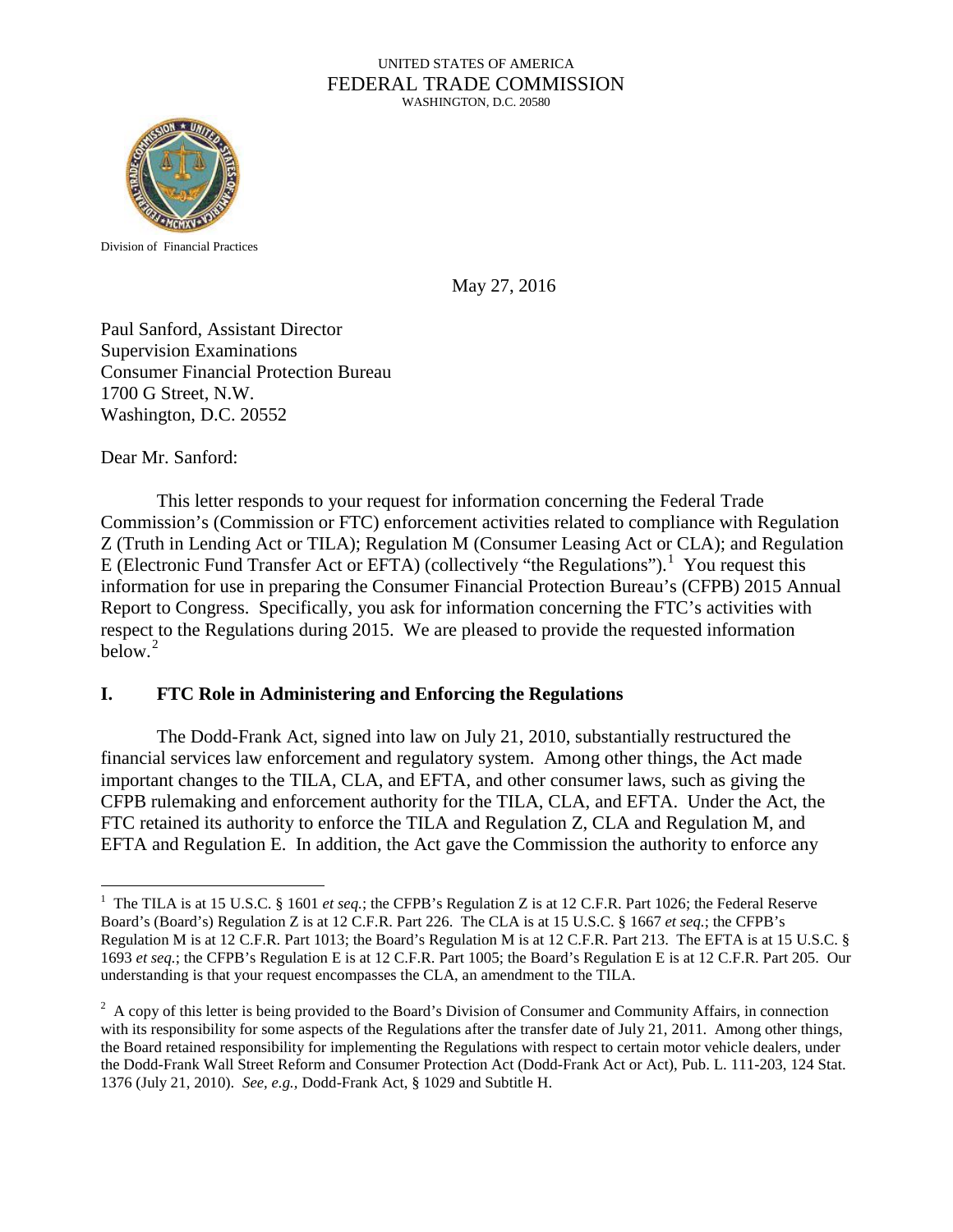CFPB rules applicable to entities within the FTC's jurisdiction, which include most providers of financial services that are not banks, thrifts, or federal credit unions.<sup>[3](#page-1-0)</sup> In accordance with the memorandum of understanding that the Commission and the CFPB entered into in 2012 and reauthorized in 2015, and consistent with the Dodd-Frank Act, the Commission has been coordinating certain law enforcement, rulemaking, and other activities with the CFPB.<sup>[4](#page-1-1)</sup>

### **II. Regulation Z (TILA)**

In 2015, the Commission engaged in law enforcement; rulemaking, research and policy development; and consumer and business education, all relating to the topics covered by TILA and Regulation Z, including the advertisement, extension, and certain other aspects of consumer credit.<sup>[5](#page-1-2)</sup>

## **A. Truth in Lending: Enforcement Actions**

### **1. Non-Mortgage Credit**

In 2015, the Commission's law enforcement efforts against those who market or extend nonmortgage credit included actions involving automobile financing, car title loans, payday loans, and financing of consumer electronics.

#### **a. Automobile Purchases and Financing**

In 2015, the FTC continued its efforts to combat deceptive automobile dealer practices, including by pursuing one federal court action and five administrative court actions involving TILA and Regulation Z. In the federal court action, the agency obtained a stipulated final order for civil

<span id="page-1-0"></span> $3$  The FTC has authority to enforce TILA and Regulation Z, CLA and Regulation M, and EFTA and Regulation E, as to entities for which Congress has not committed enforcement to some other government agency. *See* 15 U.S.C. § 1607(c) (TILA and Regulation Z, and CLA and Regulation M) and 15 U.S.C. § 1693o (EFTA and Regulation E).

<span id="page-1-1"></span><sup>4</sup> *See* FTC, Press Releases, *Federal Trade Commission, Consumer Financial Protection Bureau Pledge to Work Together to Protect Consumers*, Jan. 23, 2012, *available at* http://www.ftc.gov/opa/2012/01/ftccfpb.shtm; and *FTC, CFPB Reauthorize Memorandum of Understanding,* Mar. 12, 2015, *available at* https://www.ftc.gov/newsevents/press-releases/2015/03/ftc-cfpb-reauthorize-memorandum-understanding; *see also* Dodd-Frank Act, § 1024.

In addition, the Commission and the Veterans Administration signed a [memorandum of agreement](https://www.ftc.gov/policy/cooperation-agreements/memorandum-agreement-between-ftc-department-veterans-affairs) to further their ongoing efforts to stop fraudulent and deceptive practices, including financing practices, targeted at U.S. service members, veterans, and dependents who use military education benefits. *See* FTC, Press Release, *FTC and Veterans Administration Sign Agreement Furthering Efforts To Protect Service Members Who Use Military Education Benefits*, Nov. 12, 2015, *available at* https://www.ftc.gov/news-events/press-releases/2015/11/ftc-veterans-administration-signagreement-furthering-efforts. The agreement is designed to enhance cooperation between the FTC and the VA in investigating and taking action against institutions that target service members with unfair or deceptive advertising or enrollment practices. It outlines terms under which the VA can refer potential violations to the FTC.

<span id="page-1-2"></span> $<sup>5</sup>$  Your letter also asks for specific data regarding compliance examinations, including the extent of compliance, number</sup> of entities examined, and compliance challenges experienced by entities subject to the FTC's jurisdiction. The Commission does not conduct compliance examinations or collect compliance-related data concerning the non-bank entities within its jurisdiction. As a result, this letter does not provide this information.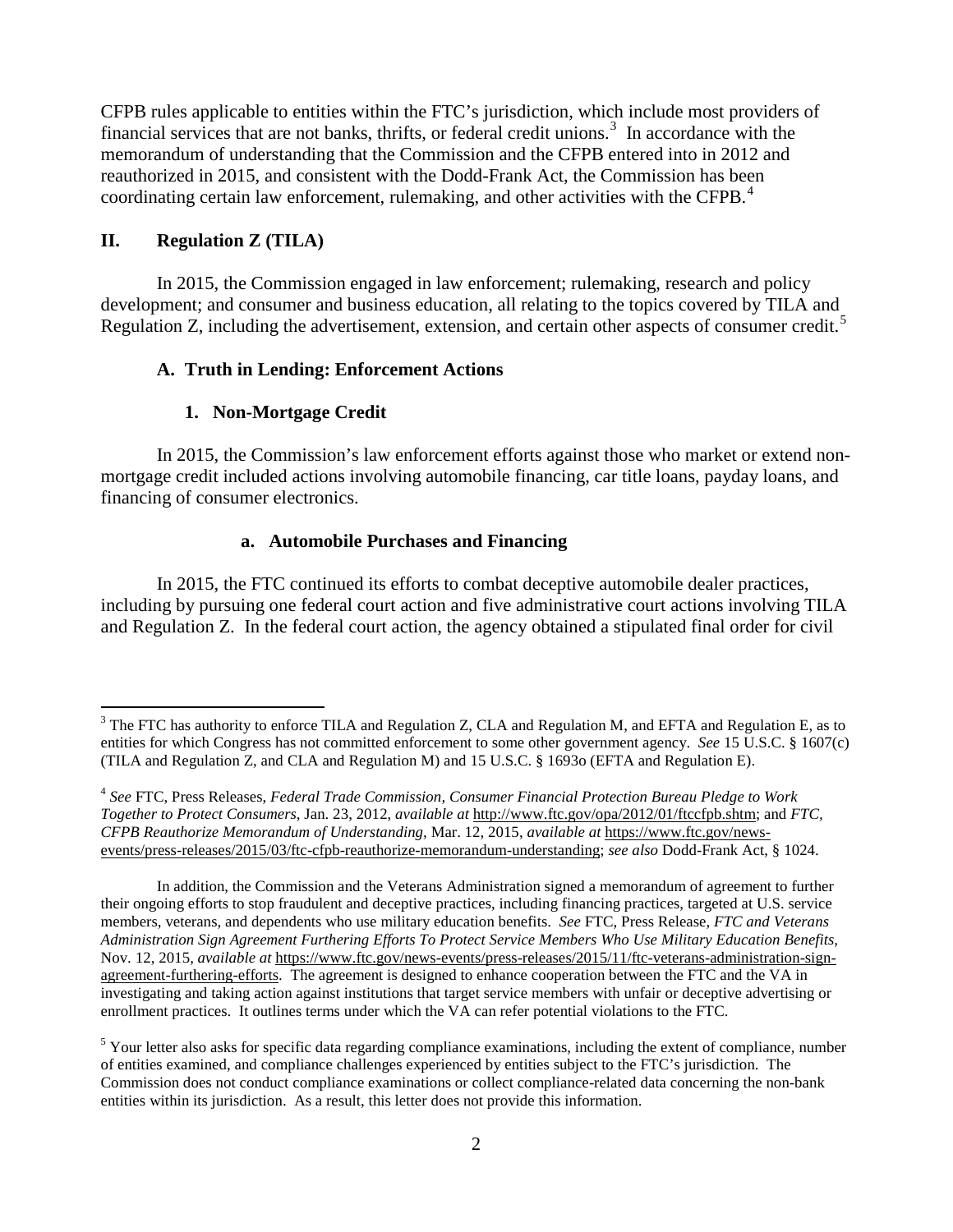penalties. [6](#page-2-0) Auto dealer Ramey Motors settled charges, previously filed, that it violated a 2012 consent order with the FTC by deceptively advertising the costs of financing a vehicle – including by concealing important terms of offers such as required down payments, by failing to make credit disclosures clearly and conspicuously as required by TILA, and by failing to retain and produce records. The defendant agreed to pay \$80,000 in civil penalties to resolve the action, and the settlement also prohibits the defendant from violating the 2012 order.<sup>[7](#page-2-1)</sup>

The FTC's auto enforcement initiatives involving TILA and Regulation Z also included five administrative consent orders. In two of the matters, the FTC filed administrative complaints and settled charges that the auto dealers used deceptive ads to promote the sale of their vehicles, including by advertising heavily discounted prices that were not generally available to consumers.<sup>[8](#page-2-2)</sup> The complaints also charged that these dealers – Planet Hyundai and Planet Nissan – violated the FTC Act by running ads that misrepresented the purchase price of their vehicles, including by advertising a price of "\$0 DOWN available" but noting only in fine print that consumers had to turn in a vehicle with a trade-in value of at least \$2,500 (Planet Hyundai), and by advertising prices that were not generally available to consumers (Planet Nissan).<sup>[9](#page-2-3)</sup> According to the complaints, the dealers' ads also allegedly violated TILA and Regulation Z by failing to disclose or clearly and conspicuously disclose required credit information. In both cases, the final consent orders prohibit the dealerships from, among other things, misrepresenting any material fact about the price, sale, financing, or leasing of any vehicle; they are also required to clearly and conspicuously disclose required credit terms and comply with all requirements of TILA and Regulation Z.

In another administrative action, the Commission issued a final consent order settling charges that auto dealership Trophy Nissan deceptively advertised purchase and finance terms and made other misleading promotional offers.<sup>[10](#page-2-4)</sup> According to the complaint, among other things, the auto dealer deceptively represented that consumers could end their current auto financing

<span id="page-2-0"></span> <sup>6</sup> *See* FTC, Press Release, *FTC Action: Auto Dealership Will Pay \$80,000 Penalty for Violating 2012 Order Prohibiting Deceptive Advertising of Vehicle Costs*, Sept. 18, 2015, *available at* https://www.ftc.gov/news-events/pressreleases/2015/09/ftc-action-auto-dealership-will-pay-80000-penalty-violating-2012.

<span id="page-2-1"></span><sup>7</sup> *FTC v. Ramey Motors, Inc.*, No. 1:14-cv-29603 (S.D. W. Va. entered Sept. 9, 2015) (stipulated order for permanent injunction and civil penalty judgment), *available at* https://www.ftc.gov/enforcement/cases-proceedings/c-4354 x150025/ramey-motors-inc-et-al.

<span id="page-2-2"></span><sup>8</sup> *See* FTC, Press Releases, *FTC Approves Final Consent Order Against Las Vegas Auto Dealers For Misleading Consumers About Cost of Cars,* Oct. 20, 2015, *available at* https://www.ftc.gov/news-events/press-releases/2015/10/ftcapproves-final-consent-order-against-las-vegas-auto-dealers, *Two Las Vegas Auto Dealers Settle FTC Charges They Deceptively Advertised the Cost of Their Cars*, June 29, 2015, *available at* https://www.ftc.gov/news-events/pressreleases/2015/06/two-las-vegas-auto-dealers-settle-ftc-charges-they-deceptively.

<span id="page-2-3"></span><sup>9</sup> *In the Matter of TC Dealership, L.P. dba Planet Hyundai,* Docket No. C-4536 (Aug. 13, 2015), *available at*  https://www.ftc.gov/enforcement/cases-proceedings/152-3096/tc-dealership-lp-planet-hyundai-matter; *In the Matter of JS Autoworld, Inc., dba Planet Nissan,* Docket No. C-4535 (Aug. 13, 2015), *available at*  https://www.ftc.gov/enforcement/cases-proceedings/152-3069/js-autoworld-inc-planet-nissan-matter.

<span id="page-2-4"></span><sup>10</sup> *See* FTC, Press Release, *FTC Approves Final Order in Texas Auto Dealer Deceptive Ad Case*, Feb. 13, 2015, *available at* [https://www.ftc.gov/news-events/press-releases/2015/02/ftc-approves-final-order-texas-auto-dealer](https://www.ftc.gov/news-events/press-releases/2015/02/ftc-approves-final-order-texas-auto-dealer-deceptive-ad-case)[deceptive-ad-case.](https://www.ftc.gov/news-events/press-releases/2015/02/ftc-approves-final-order-texas-auto-dealer-deceptive-ad-case)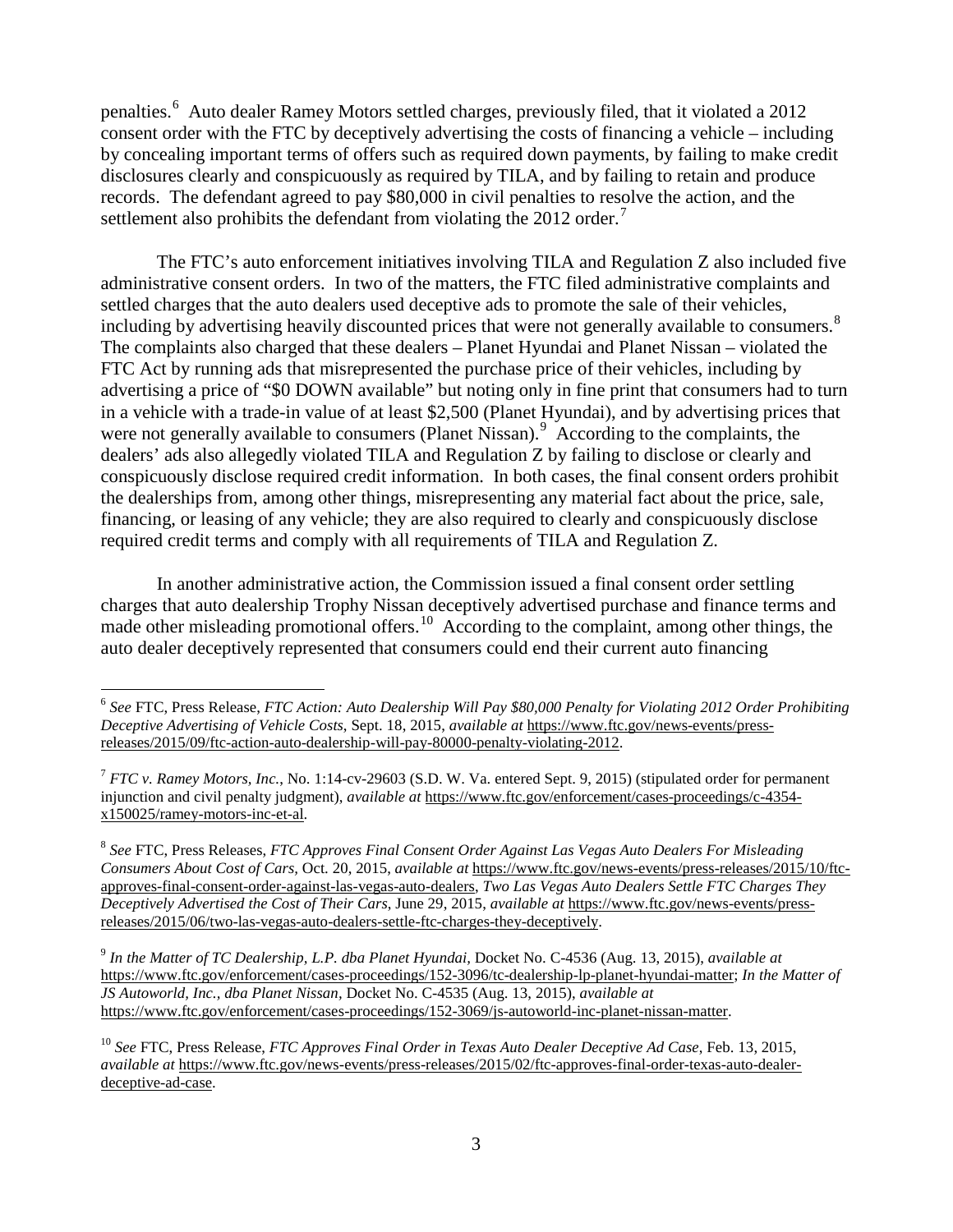agreements for only one dollar, when, in fact, the dealer would instead add any outstanding obligation to the balance of the new financing. The complaint also alleged that the dealership violated TILA and Regulation Z by failing to disclose or clearly and conspicuously disclose required credit terms. Under the order, the dealership is prohibited from misrepresenting in any advertisement the material terms of any promotion or other incentive, including that it will pay off a consumer's trade-in, and misrepresenting the cost of purchasing or leasing a vehicle.<sup>[11](#page-3-0)</sup> The dealership is also prohibited from failing to clearly and conspicuously disclose material terms of its promotions or other incentives and also must comply with all requirements of TILA and Regulation Z.

The other two administrative enforcement actions involving TILA were part of Operation Ruse Control, a nationwide and cross-border crackdown to protect consumers when, among other things, purchasing a car, and which in total encompassed 252 enforcement actions, including six actions brought by the FTC and additional actions brought by 32 law enforcement partners.<sup>[12](#page-3-1)</sup> Jim [Burke Nissan,](https://www.ftc.gov/enforcement/cases-proceedings/152-3036/jim-burke-automotive-inc-matter-jim-burke-nissan) and [Ross Nissan](https://www.ftc.gov/enforcement/cases-proceedings/132-3114/city-nissan-inc-matter-ross-nissan-el-monte) settled charges that they ran deceptive ads that violated the FTC Act by touting sales or financing options that were qualified by fine-print disclaimers.<sup>[13](#page-3-2)</sup> In other instances, the ads did not disclose relevant terms, such as required down payments. The dealers also settled charges that they violated TILA and Regulation Z by failing to disclose or clearly and conspicuously disclose required credit terms. The consent orders in these actions prohibit the dealerships from misrepresenting the purchase cost or any other material fact about the price, sale, financing, or leasing of a vehicle, and require these dealerships to comply with TILA and Regulation Z.

#### **b. Car Title Loans**

In 2015, the FTC took action for the first time against car title lenders, obtaining settlements against two companies that require them to stop their alleged use of deceptive advertising to market title loans, which are typically high cost, short-term loans secured with the consumer's car title.<sup>[14](#page-3-3)</sup>

<span id="page-3-0"></span> <sup>11</sup> *In the Matter of TXVT Limited Partnership dba Trophy Nissan,* Docket No. C-4508 (Feb. 12, 2015), *available at* https://www.ftc.gov/enforcement/cases-proceedings/142-3117/txvt-limited-partnership-matter.

<span id="page-3-1"></span><sup>12</sup> *See* FTC, Press Release, *FTC, Multiple Law Enforcement Partners Announce Crackdown on Deception, Fraud in Auto Sales, Financing and Leasing*, Mar. 26, 2015, *available at* https://www.ftc.gov/news-events/pressreleases/2015/03/ftc-multiple-law-enforcement-partners-announce-crackdown. The other four FTC actions that were part of Operation Ruse Control did not relate to TILA.

<span id="page-3-2"></span><sup>13</sup> *In the Matter of Jim Burke Automobile, Inc., dba Jim Burke Nissan*, Docket No. C-4523 (May 4, 2015), *available at* https://www.ftc.gov/enforcement/cases-proceedings/152-3036/jim-burke-automotive-inc-matter-jim-burke-nissan; *In the Matter of City Nissan Inc., dba Ross Nissan of El Monte*, Docket No. C-4524 (May 4, 2015), *available at* https://www.ftc.gov/enforcement/cases-proceedings/132-3114/city-nissan-inc-matter-ross-nissan-el-monte. *See also*  FTC, Press Release, *FTC Approves Final Consent Orders in Two Deceptive Auto Advertising Cases,* May 29, 2015, *available at* https://www.ftc.gov/news-events/press-releases/2015/05/ftc-approves-final-consent-orders-two-deceptiveauto-advertising.

<span id="page-3-3"></span><sup>14</sup> *See* FTC, Press Releases, *FTC Approves Final Consent Orders with Two Car Title Lenders Charged with Deceptively Advertising Cost of Loans,* June 10, 2015, *available at* https://www.ftc.gov/news-events/press-releases/2015/06/ftcapproves-final-consent-orders-two-car-title-lenders-charged, *In First FTC Cases Against Car Title Lenders, Companies Settle Charges They Deceptively Advertised the Cost of Their Loans, Businesses Failed to Disclose Qualifications for*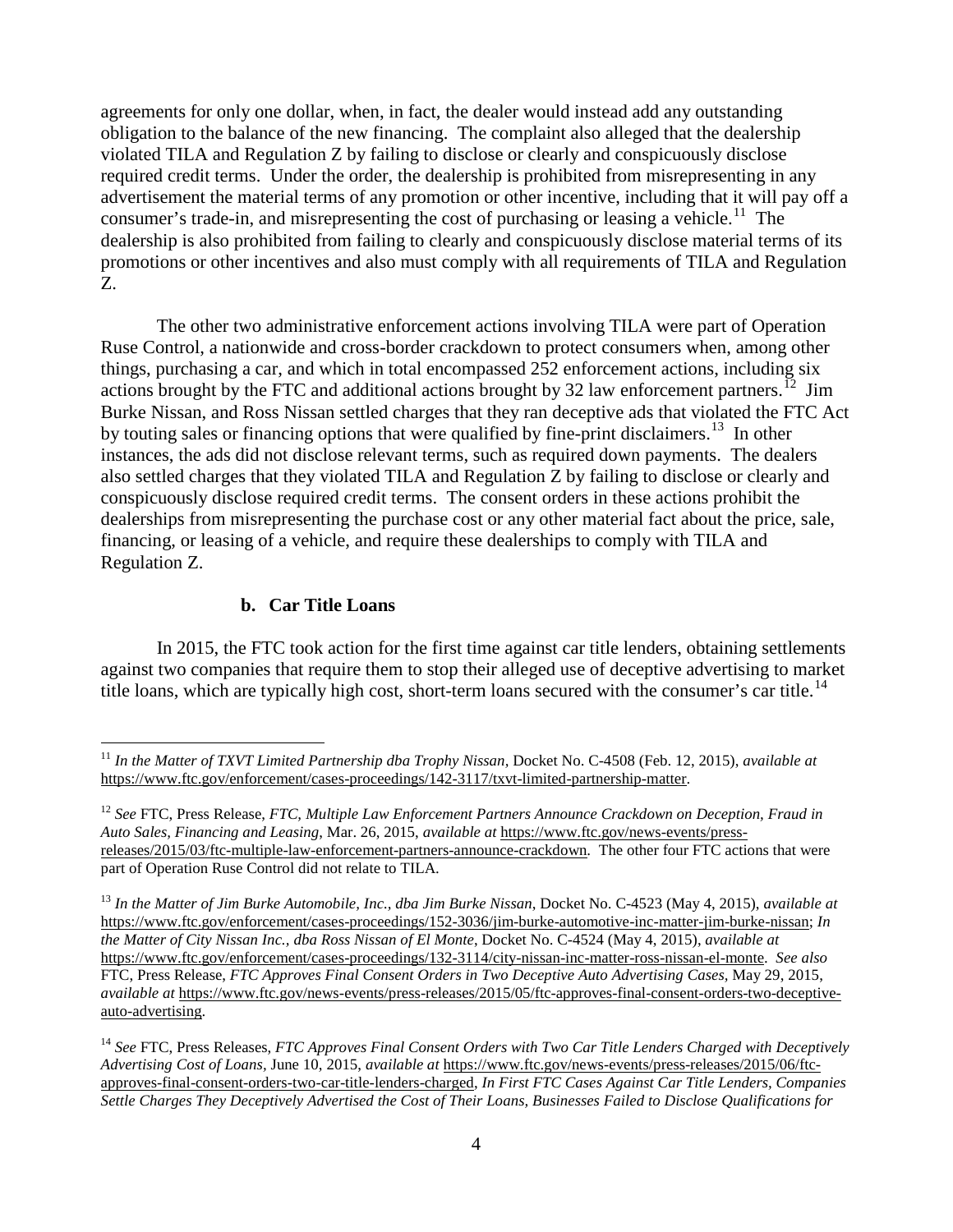In administrative complaints issued with the final consent orders, the FTC charged that [First](https://www.ftc.gov/system/files/documents/cases/150130firstamericancmpt.pdf)  [American Title Lending of Georgia a](https://www.ftc.gov/system/files/documents/cases/150130firstamericancmpt.pdf)nd [Finance Select a](https://www.ftc.gov/system/files/documents/cases/150130fastcashcmpt.pdf)dvertised, both online and in print, zeropercent interest rates for a 30-day car title loan without disclosing important loan conditions or the increased finance charge that was imposed after the introductory period ended. Additionally, according to the complaint in First American Title Lending, the company's ads promoted a rate of finance charge but failed to state the rate as an annual percentage rate, or APR, in violation of TILA and Regulation Z. Among other things, the final consent orders in [First American Title Lending](https://www.ftc.gov/system/files/documents/cases/150130firstamericanagree.pdf) and [Finance Select](https://www.ftc.gov/system/files/documents/cases/150130fastcashagree.pdf) prohibit these companies from: (1) failing to disclose all the qualifying terms associated with obtaining a loan at its advertised rate; (2) failing to disclose what the finance charge would be after an introductory period ends; and (3) misrepresenting any material terms of any loan agreements.<sup>[15](#page-4-0)</sup> The final order in First American Title Lending also requires the company to comply with all aspects of TILA and Regulation Z.

#### **c. Payday Lending**

<u>.</u>

The FTC obtained two significant victories in its efforts to combat deceptive business practices of payday lenders. In one case, two payday lending companies settled FTC charges that they violated the law by charging consumers undisclosed and inflated fees.<sup>[16](#page-4-1)</sup> Under the stipulated [order, AMG Services and MNE Services paid](https://www.ftc.gov/system/files/documents/cases/150116amgorder.pdf) \$21 million – the largest FTC recovery in a payday lending case – and waived another \$285 million in charges that were assessed but not collected.<sup>17</sup> The FTC's [complaint that was previously filed against AMG and MNE Services](https://www.ftc.gov/news-events/press-releases/2012/04/ftc-charges-payday-lending-scheme-piling-inflated-fees-borrowers) and several other co-defendants alleged that the defendants violated the FTC Act by misrepresenting to consumers how much the loans would cost, such as by stating in the contract that a \$300 loan would cost \$390 to repay but then charging \$975 to repay the loan. The complaint also charged the defendants with violating, among other things, TILA, by failing to accurately disclose the annual percentage rate and other loan terms. In addition to the monetary relief, the stipulated order bars the defendants from misrepresenting the terms of any loan product, including the loan's payment schedule, total amount the consumer will owe, interest rate, annual percentage rates or finance charges, and any other material facts. The order also prohibits the defendants from violating TILA.<sup>[18](#page-4-3)</sup> Litigation continues in this matter with other defendants.

<span id="page-4-1"></span><sup>16</sup> *See* FTC, Press Release, *Online Payday Lending Companies to Pay \$21 Million to Settle Federal Trade Commission Charges that They Deceived Consumers Nationwide*, Jan. 16, 2015, *available at* https://www.ftc.gov/news-events/pressreleases/2015/01/online-payday-lending-companies-pay-21-million-settle-federal.

<span id="page-4-2"></span><sup>17</sup> *FTC v. AMG Services, Inc.*, No. 2:12-cv-00536 (D. Nev. Jan. 23, 2015) (stipulated order for permanent injunction and judgment entered).

<span id="page-4-3"></span><sup>18</sup> Certain additional defendants settled charges in this matter. *See FTC v. AMG Services, Inc.* (D. Nev. Mar. 18, 2015) (stipulated order for permanent injunction and monetary judgment for \$25,000 as to Troy LittleAxe Jr. entered);

*<sup>&</sup>quot;Zero Percent" Loan Offers,* Jan. 30, 2015, *available at* https://www.ftc.gov/news-events/press-releases/2015/01/firstftc-cases-against-car-title-lenders-companies-settle.

<span id="page-4-0"></span><sup>15</sup> *In the Matter of First American Title Lending of Georgia, LLC,* Docket No. C-4529 (June 2, 2015), *available at* https://www.ftc.gov/enforcement/cases-proceedings/132-3264/first-american-title-lending-georgia-llc-matter; *In the Matter of Finance Select, Inc.*, Docket No. C-4528 (June 2, 2015), *available at* https://www.ftc.gov/enforcement/casesproceedings/132-3262/finance-select-inc-fast-cash-title-pawn-matter. Finance Select does business as Fast Cash Title Pawn.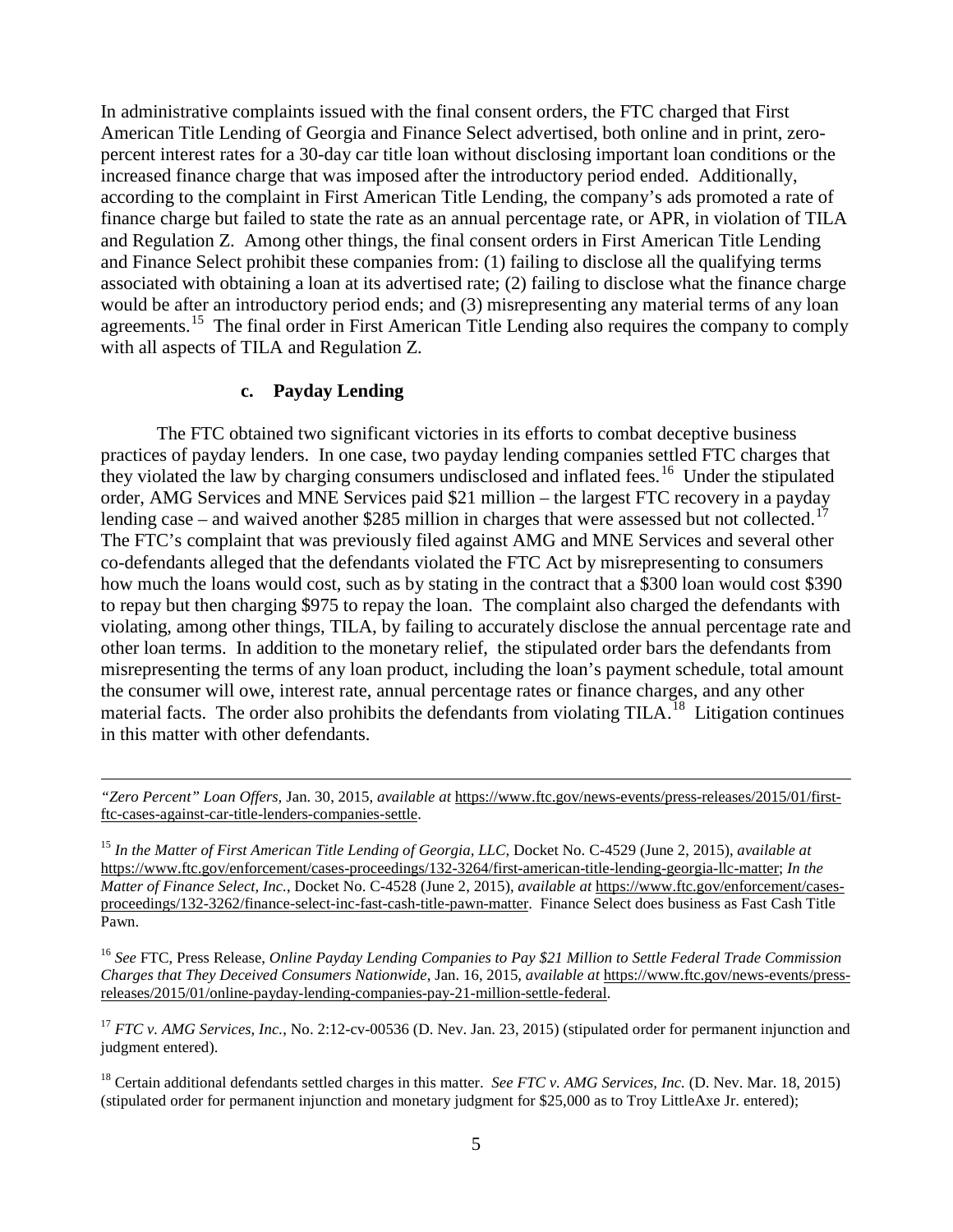In the other action, the operators of a payday lending scheme that allegedly took millions of dollars from consumers by trapping them into loans they never authorized agreed to be banned from the consumer lending business under settlements with the FTC.<sup>19</sup> The settlements stem from charges previously filed [alleging that Timothy A. Coppinger, Frampton T. Rowland III,](https://www.ftc.gov/news-events/press-releases/2014/09/ftc-action-halts-payday-loan-scheme-bilked-tens-millions) and their companies, including CWB Services, targeted online payday loan applicants and, using information from lead generators and data brokers, deposited money into those applicants' bank accounts without their permission, and told consumers they had agreed to, and were obligated to pay for, the unauthorized "loans." To support their claims, the defendants provided consumers with fake loan applications or other loan documents purportedly showing that the consumers had authorized the loans, which misstated the loans' finance charge, annual percentage rate, payment schedule, and total number of payments, while burying the loans' true costs in fine print. The complaint alleged that defendants violated the FTC Act and TILA, among other laws. Under the stipulated orders, among other things, the defendants are banned from any aspect of the consumer lending business, including collecting payments, communicating about loans, and selling debt.<sup>[20](#page-5-1)</sup> They are also permanently prohibited from making material misrepresentations about any good or service. The orders impose consumer redress judgments of approximately \$32 million and \$22 million against Coppinger and his companies and Rowland and his companies, respectively; the judgments against Coppinger and Rowland were suspended because of their financial situation, upon surrender of certain assets. $21$ 

#### **d. Consumer Electronics Financing**

The Commission continued litigating an appeal in connection with a 2010 contempt order against BlueHippo Funding, a consumer electronics retailer, for violating a prior FTC consent order.<sup>[22](#page-5-3)</sup> The consent order had settled charges that the company had, among other things, violated TILA and Regulation Z by failing to provide required written disclosures and account statements to consumers. In the contempt action, the FTC alleged that the company failed to provide the financing and did not order or ship the computers as advertised. The appellate court remanded for

 (D. Nev. Mar. 18, 2015) (stipulated order for permanent injunction and monetary judgment for \$71,677 as to Don Brady entered) ; (D. Nev. Mar. 18, 2015) (stipulated order for permanent injunction as to Robert D. Campbell entered); (D. Nev. Nov. 25, 2015) (stipulated order for permanent injunction and judgment for \$2.2 million as to Red Cedar Services, Inc. entered).

<span id="page-5-0"></span><sup>19</sup> *See* FTC, Press Release, *FTC Action Stops Massive Payday Loan Fraud Scheme*, July 7, 2015, *available at* https://www.ftc.gov/news-events/press-releases/2015/07/ftc-action-stops-massive-payday-loan-fraud-scheme.

<span id="page-5-1"></span><sup>20</sup> *FTC v. CWB Services, LLC*, No. 4:14-cv-00783 (W.D. Mo. Aug. 26, 2015) (stipulated order for permanent injunction and monetary judgment against Timothy A Coppinger, CWB Services), *FTC v. CWB Services, LLC* (W.D. Mo. Oct. 14, 2015) (stipulated order for permanent injunction and monetary judgment against Frampton T. Rowland, III, Vandelier Group LLC); both orders are available at https://www.ftc.gov/enforcement/cases-proceedings/132-3184-x140065/cwbservices-llc.

<span id="page-5-2"></span> $^{21}$  *Id.* In each case, the full judgment will become due immediately if the defendants are found to have misrepresented their financial condition.

<span id="page-5-3"></span><sup>22</sup> *FTC v. BlueHippo Funding, LLC,* No. 1:08-cv-1819 (S.D.N.Y. July 27, 2010) (content order entered), *appeal docketed,* No. 11-374 (2d Cir. Feb. 1, 2011); (2d Cir. Feb. 12, 2014) (appellate order vacating district court ruling and remanding case).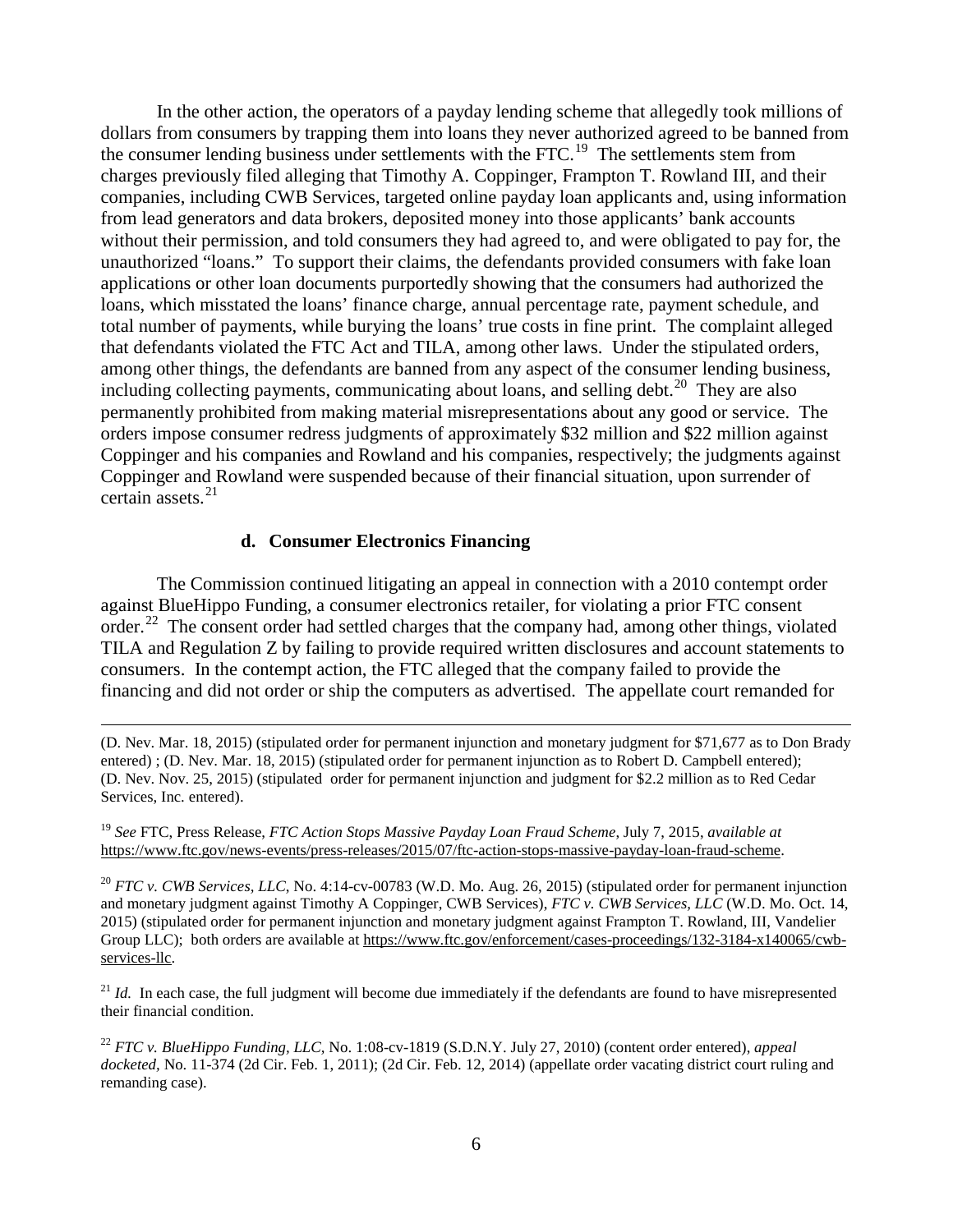further proceedings relating to the monetary award (previously reported).<sup>[23](#page-6-0)</sup> Upon remand, the district court rejected the defendants' arguments regarding the FTC's burden of proof with respect to estimating monetary injury. Litigation in the matter continued in 2015, with the Commission seeking over \$14 million to compensate consumers.

### **2. Mortgage-Related Credit: Forensic Audit Scams**

The FTC also continued litigation in three cases involving mortgage assistance relief services, several of which involved forensic audit scams. In these scams, mortgage assistance relief providers offer, for a substantial fee, to review or audit the mortgage documents of distressed homeowners to identify violations of TILA, Regulation Z, and other federal laws. The defendants, in violation of the FTC Act and other laws, falsely claim that locating such violations will give consumers leverage over their lenders and servicers to persuade them to modify or cancel loans and allow consumers to avoid foreclosure.

In one matter, the FTC obtained a final judgment against Mortgage Relief Advocates, a case that had been filed as part of a 2014 Mortgage Assistance Relief Services (MARS) law enforcement sweep.<sup>[24](#page-6-1)</sup> The judgment includes a permanent injunction and order requiring defendants to pay \$1.8 million in monetary relief. Previously in 2015, the court granted the FTC's motion for summary judgment, finding that four corporate defendants and two individual defendants were jointly and severally liable for violations of Section 5 of the FTC Act and the MARS Rule, Regulation  $O$ .<sup>25</sup> The FTC's complaint alleged that the defendants enticed consumers to purchase loan modification services by offering forensic audits of mortgage origination documents. The FTC also alleged that, in many instances, the defendants failed to provide the promised services or results.

In the second matter, Lanier Law, LLC, the court issued an order extending a preliminary injunction to two additional companies and two additional individuals.<sup>[26](#page-6-3)</sup> The FTC's complaint alleged that the operation lured homeowners into paying \$1,000 to \$4,000 or more by making false promises that the homeowners would receive legal representation from foreclosure defense attorneys to help them avoid foreclosure and renegotiate their mortgages. According to the complaint, the defendants deceptively claimed they would use "forensic audits" to negotiate with lenders, and that if they failed to do as promised, they would provide a refund. Among other things, the complaint alleged that these practices violated the FTC Act. The preliminary injunction required the defendants to stop making misrepresentations about loan modifications, and ordered an

<span id="page-6-2"></span><sup>25</sup> *Id.* (C.D. Cal. July 1, 2015) (order granting plaintiff FTC's motion for summary judgment).

<span id="page-6-0"></span><sup>&</sup>lt;sup>23</sup> *FTC v. BlueHippo Funding, LLC*, No. 08-cv-1819 (S.D.N.Y. Nov. 6, 2015) (opinion and order).

<span id="page-6-1"></span><sup>&</sup>lt;sup>24</sup> *FTC v. Mortgage Relief Advocates, LLC, No.* 2:14-cv-05434 (C.D. Cal. July 23, 2015) (final judgment). This case and the second case (discussed below) were part of Operation Mis-Modification, a nationwide federal and state enforcement sweep targeting unlawful providers of mortgage assistance relief services. *See also* FTC, Press Release, *Federal and State Agencies Stop Phony Mortgage Relief Schemes*, July 23, 2014, *available at*  http://www.ftc.gov/news-events/press-releases/2014/07/federal-state-agencies-stop-phony-mortgage-relief-schemes.

<span id="page-6-3"></span><sup>26</sup> *See FTC v. Lanier Law LLC,* No. 3:14-cv-00786, (M.D. Fla. Feb. 6, 2015) (preliminary injunction order with asset freeze and other equitable relief entered), *available at* [https://www.ftc.gov/enforcement/cases-proceedings/142-3038](https://www.ftc.gov/enforcement/cases-proceedings/142-3038-x140039/lanier-law-llc) [x140039/lanier-law-llc.](https://www.ftc.gov/enforcement/cases-proceedings/142-3038-x140039/lanier-law-llc)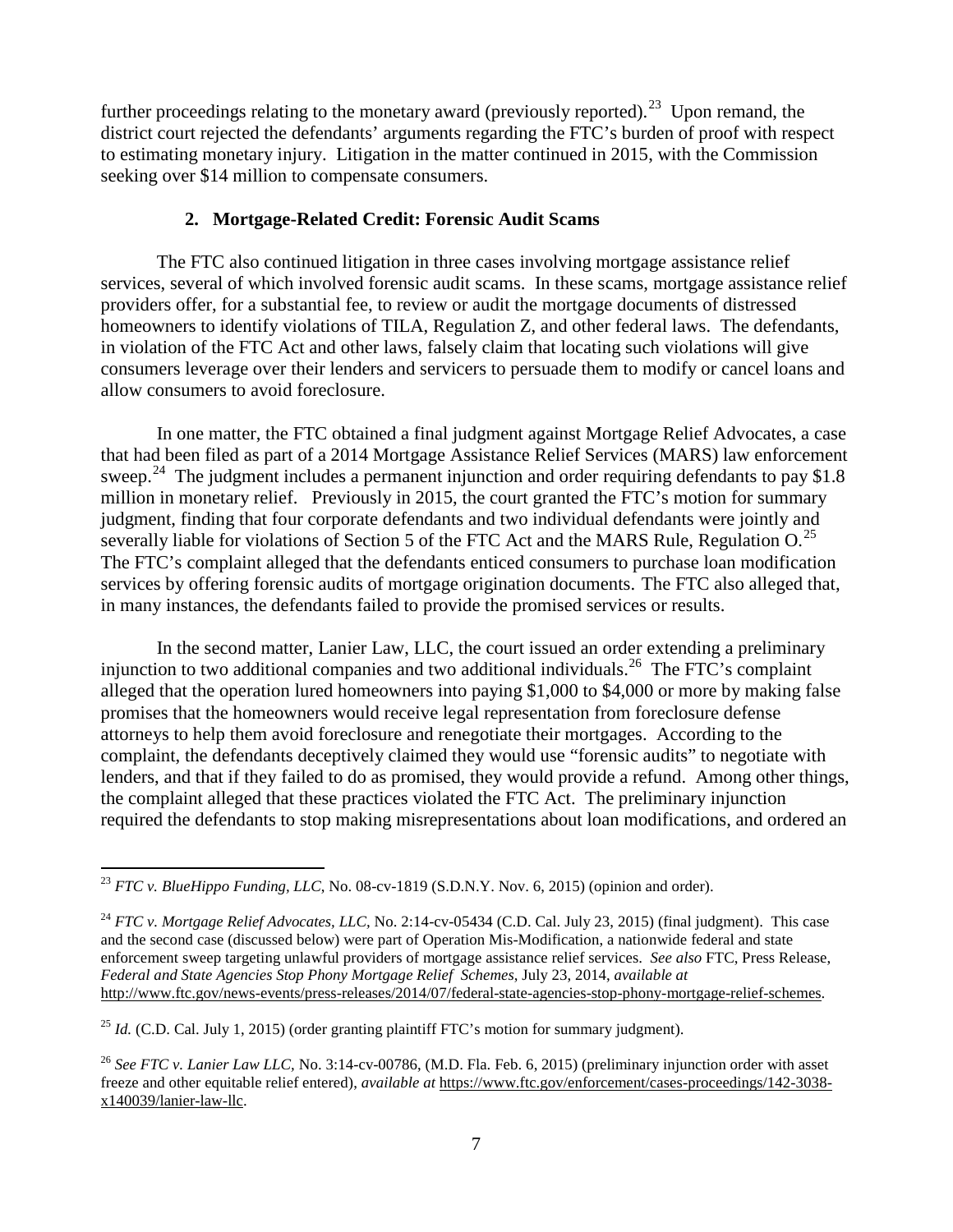asset freeze and other equitable relief. The FTC continues to seek redress and other relief in this continuing litigation.

In a third matter, two of the defendants in a mortgage relief scheme appealed to a federal circuit court after a district court entered default judgments against them, and in 2015, the FTC filed its answering brief.<sup>27</sup> As previously reported, the FTC had obtained stipulated orders against A to Z Marketing and twenty-one other defendants who used a range of mortgage relief schemes such as forensic audit scams, charging consumers illegal up-front fees \$2,500 to \$3,500 for the foreclosure rescue services, but providing little or no help, deepening their victims' financial distress. As noted above, the district court entered default judgments against two defendants, and the two defendants appealed those judgments. [28](#page-7-1) Litigation continues in that appeal.

# **B. Truth in Lending: Rulemaking, Research, and Policy Development**

The FTC does not have rulemaking authority under the Truth in Lending Act, but three of its activities in 2015 pertained to rulemaking, research, and policy development that addressed issues related to the TILA.

The Commission announced that it was seeking public comment on a proposed qualitative survey of consumers to learn about their experiences in buying and financing automobiles at dealerships, and published a Federal Register Notice on the matter.<sup>[29](#page-7-2)</sup> The comments – which the Commission posts on its website – will be considered before the FTC seeks clearance for the survey from the Office of Management and Budget, in compliance with the Paperwork Reduction Act. In its release, the Commission noted it had brought more than 25 cases in the auto purchase and financing area since 2011, including those in a federal-state effort that yielded more than 200 actions for fraud, deception, and other illegal practices. The survey will include consumer interviews on topics such as: the consumer's experience in shopping for and choosing an automobile; the process of agreeing to a price for the automobile; the process of trading in the consumer's old automobile; the consumer's experience in obtaining financing; additional products or services the dealer may have offered; contacts between the consumer and dealer after the purchase; and the consumer's overall perception of the purchase experience. The survey will involve review of the consumer's purchase and financing documents and exploration of their understanding of those documents. As explained in the information released, the FTC has broad authority over automobile dealers, including to enforce various statutes, such as the FTC Act and TILA. The survey is intended to provide useful insights about current consumer protection issues

<span id="page-7-0"></span> <sup>27</sup> *See FTC v. Business Team, LLC, Amir Montazeran* (9th Cir. 2014) (Answering Brief of Appellee-FTC, May 8, 2015), *available at* https://www.ftc.gov/enforcement/cases-proceedings/122-3074/z-marketing-inc-also-dba-client-servicesapex-members-llc.

<span id="page-7-1"></span><sup>28</sup> *FTC v. A to Z Marketing, Inc.*, No. 13:cv-00919 (C.D. Cal. Oct. 14, 2014) (Final Order for Monetary Judgment as to Relief Defendant Business Team, LLC), *amended notice of appeal sub nom. FTC v. Business Team, LLC,* No. 14- 56582 (9th Cir. Nov. 3, 2014); *FTC v. A to Z Marketing, Inc.*, No. 13:cv-00919 (C.D. Cal. Oct. 14, 2014) (Entry of Default Judgment and Final Order for Permanent Injunction Against Defendant Amir Montazeran), *amended notice of appeal sub nom. FTC v. Business Team, LLC,* No. 14-56582 (9th Cir. Nov. 3, 2014).

<span id="page-7-2"></span><sup>29</sup> *See* FTC, Press Release, *FTC Seeks Public Comment on Proposed Survey of Consumers Regarding Their Experiences Buying and Financing Automobiles from Auto Dealers*, Dec. 29, 2015, *available at* https://www.ftc.gov/newsevents/press-releases/2015/12/ftc-seeks-public-comment-proposed-survey-consumers-regarding.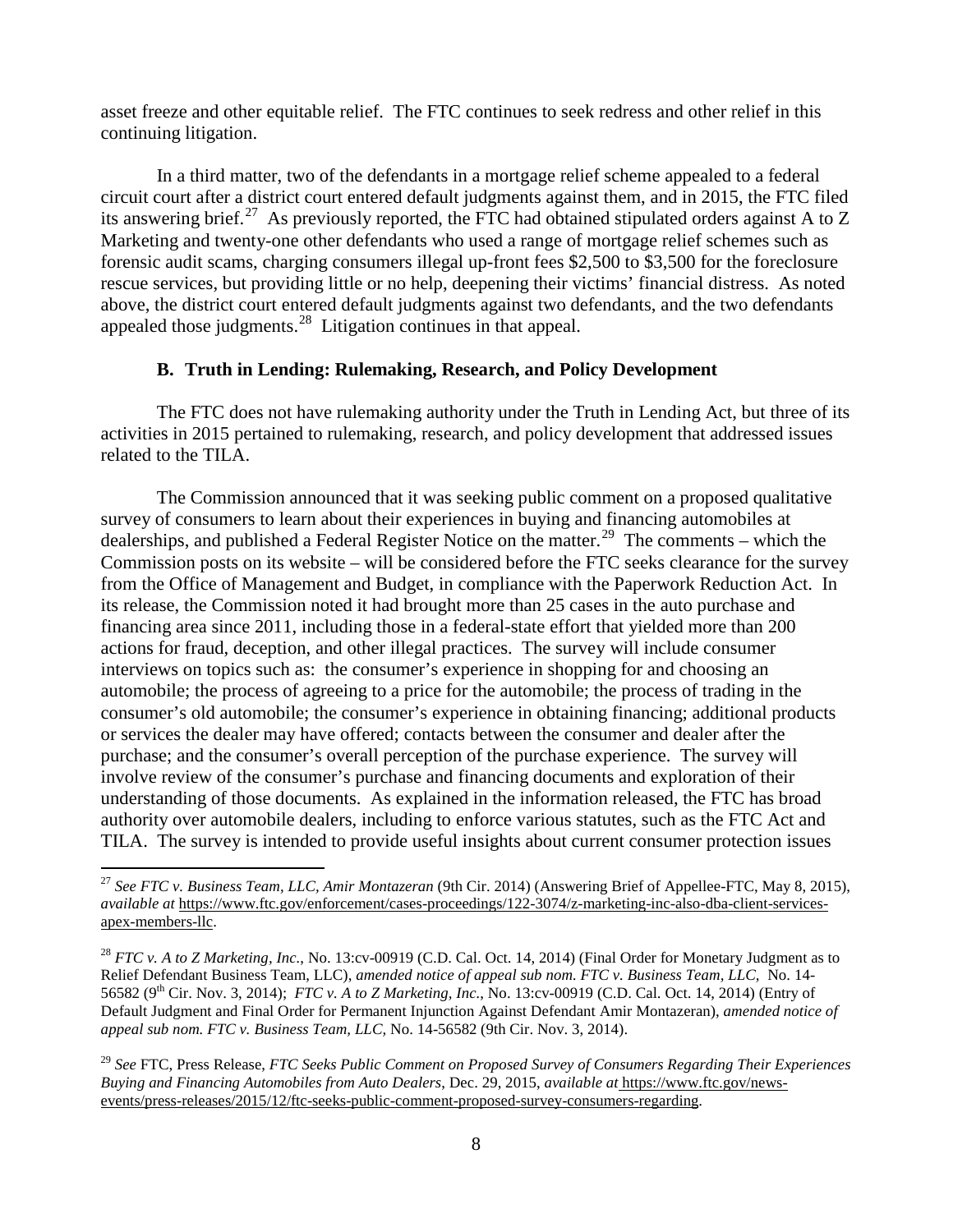that exist and could be addressed through FTC action, including enforcement initiatives, rulemaking, or education.

In 2015, the FTC and NAACP of Georgia hosted a conference on "Obstacles to Economic Opportunity," examining the frauds affecting the African American community, which included issues related to TILA. The conference included legal service attorneys; community leaders; federal, local and state officials; and consumer advocates from Georgia, to build relations and explore manners in which the FTC and NAACP could better collaborate and share information and resources to best serve the African American community.<sup>[30](#page-8-0)</sup> Participants discussed some key consumer issues affecting the African American community, including credit scams, short-term loan scams, and car buying.<sup>[31](#page-8-1)</sup>

Also, in 2015, the FTC staff continued to participate in an interagency group that has been coordinating with the Department of Defense (DoD) on amendments to its rule implementing the Military Lending Act. DoD issued its amendments through a final rule in July 2015, which in many instances takes effect in October 2016.<sup>[32](#page-8-2)</sup>

### **C. Truth in Lending: Consumer and Business Education**

In 2015, the Commission continued its efforts to educate consumers and businesses about issues related to the consumer credit transactions to which Regulation Z applies. The Commission released a revamped business website and Business Center blog – all to provide tools for businesses to use to facilitate understanding and compliance with the law. The material includes plainlanguage guidance articles, videos, blog posts, and legal resources.  $33$ 

## **1. Auto Sales and Financing**

The Commission also issued a blog post on auto purchasing and financing warning consumers about dealerships using misleading advertisements involving unusually low prices, low or no up-front payments, low- or no-interest loans, or low monthly payments, or other terms that are qualified by fine-print disclaimers; the material recommends that consumers use free consumer

<span id="page-8-2"></span><sup>32</sup> Limitations on Terms of Consumer Credit Extended to Service Members and Dependents, Final Rule, 80 Fed. Reg. 43560 (July 22, 2015), *available at* https://www.gpo.gov/fdsys/pkg/FR-2015-07-22/pdf/2015-17480.pdf. The FTC has enforcement authority for the rule for entities subject to its jurisdiction, in the manner specified in Section 108 of TILA, 15 U.S.C. § 1607(c), or other applicable authority. *See id.,* 32 CFR 232.10, Administrative Enforcement.

<span id="page-8-0"></span> <sup>30</sup> *See Obstacles to Economic Opportunity: A Joint Conference of the FTC and the NAACP Examining Frauds that Affect the African American Community* (May 19, 2015), *available at* https://www.ftc.gov/news-events/eventscalendar/2015/05/obstacles-economic-opportunity-joint-conference-ftc-naacp. The conference also invited consumers from communities to participate at an informal gathering in the evening. *See Scam Jam: An Evening to Empower Georgia Consumers* (May 19, 2015), *available at* https://www.ftc.gov/news-events/events-calendar/2015/05/scam-jamevening-empower-georgia-consumers.

<span id="page-8-1"></span><sup>31</sup> *See infra* note 37, Cindy Liebes, *The 411 on fraud in the 404,* FTC BUREAU OF CONSUMER PROTECTION BLOG (June 4, 2015), https://www.consumer.ftc.gov/blog/411-fraud-404.

<span id="page-8-3"></span><sup>33</sup> *See* Alvaro Puig, *Business Center 2.0*, FTC BUSINESS CENTER BUSINESS BLOG (Jan. 8, 2015), https://www.ftc.gov/news-events/blogs/business-blog/2015/01/business-center-2.0.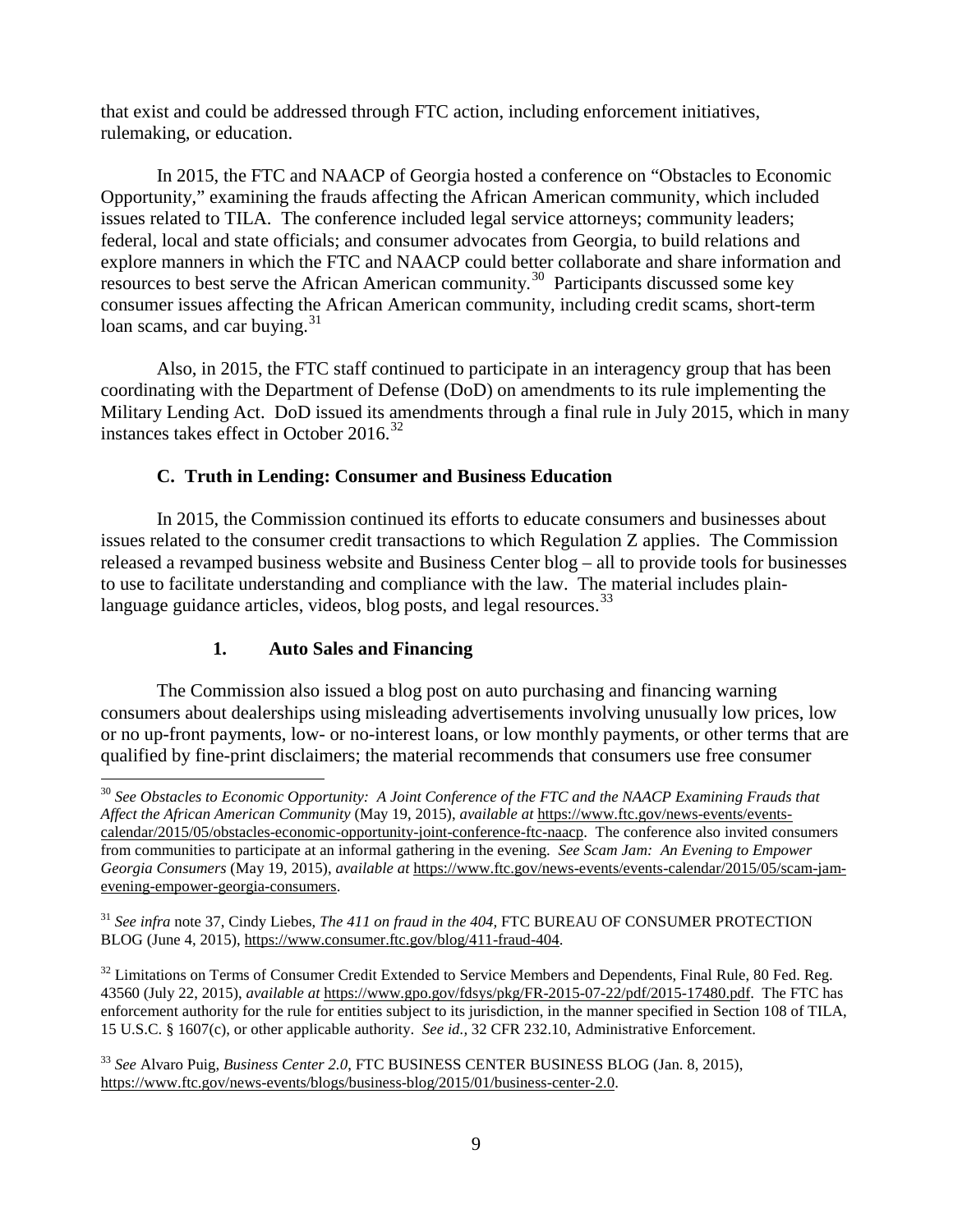information about buying and owning a car before starting to shop, and to report complaints about misleading advertising to the FTC.<sup>[34](#page-9-0)</sup> The Commission also released blog posts on products that can be added on to auto financing contracts and that claim to save consumers on interest, and help pay off loans faster, but actually require consumers to pay more than they save; the blog recommends that if consumers want to pay off their loan early to save on interest payments, they may be able to do so for free, and provides additional information on how to do so.<sup>[35](#page-9-1)</sup> The Commission also released business blog posts about deceptive auto ads with guidance on automobile advertising, sales, and financing issues, including from the FTC's recent enforcement actions.<sup>[36](#page-9-2)</sup> The Commission issued a blog post related to the conference discussed above, jointly held with the NAACP on "Obstacles to Economic Opportunity," with information about the conference and issues discussed, such as car buying, among others. $37$ 

## **2. Car Title Loans**

To highlight the importance of consumers considering the costs and consequences of obtaining the loans, and offer some possible alternatives, the Commission released a blog post and a video about car title loans.<sup>[38](#page-9-4)</sup> The new material also provided examples of car title loan advertising from recent FTC cases, and the terms and costs that the promotions did not explain, and offered guidance about making a budget and other steps consumers can take to help work out a debt repayment plan. The Commission also issued a new blog post for businesses with guidance on deceptive car title loans, with information related to the FTC's first enforcement actions on this topic. $39$ 

<span id="page-9-2"></span><sup>36</sup> *See* Lesley Fair, *Operation Ruse Control: 6 tips if cars are up your alley,* FTC BUSINESS CENTER BUSINESS BLOG (Mar. 26, 2015), https://www.ftc.gov/news-events/blogs/business-blog/2015/03/operation-ruse-control-6-tips-ifcars-are-your-alley, Lesley Fair, *Vegas dealers called for deceptive claims,* FTC BUSINESS CENTER BUSINESS BLOG (June 29, 2015), https://www.ftc.gov/news-events/blogs/business-blog/2015/06/vegas-dealers-called-deceptiveclaims.

<span id="page-9-3"></span><sup>37</sup> Cindy Liebes, *The 411 on fraud in the 404,* FTC BUREAU OF CONSUMER PROTECTION BLOG (June 4, 2015), https://www.consumer.ftc.gov/blog/411-fraud-404.

<span id="page-9-4"></span><sup>38</sup> *See* Colleen Tressler, *What's the true cost of a car title loan?* FTC BUREAU OF CONSUMER PROTECTION BLOG (Jan. 30, 2015), https://www.consumer.ftc.gov/blog/whats-true-cost-car-title-loan. *See also* CAR TITLE LOANS (video), https://www.consumer.ftc.gov/media/video-0101-car-title-loans.

<span id="page-9-0"></span> <sup>34</sup> *See* Colleen Tressler, *Operation Ruse Control,* FTC BUREAU OF CONSUMER PROTECTION BLOG (Jan. 9, 2014), http://www.consumer.ftc.gov/blog/deceptive-car-ads-can-spin-your-wheels; Colleen Tressler, *FTC curbs auto dealers' deceptive advertising,* FTC BUREAU OF CONSUMER PROTECTION BLOG (June 29, 2015), https://www.consumer.ftc.gov/blog/ftc-curbs-auto-dealers-deceptive-advertising.

<span id="page-9-1"></span><sup>35</sup> *See* Colleen Tressler, "*Add-on" auto finance plan gets a "D" for deception,* FTC BUREAU OF CONSUMER PROTECTION BLOG (Mar. 26, 2015), https://www.consumer.ftc.gov/blog/add-auto-finance-plan-gets-d-deception.

<span id="page-9-5"></span><sup>39</sup> *See* Lesley Fair, *Pink slip slip-up: First FTC cases challenging deceptive car title loans,* FTC BUSINESS CENTER BUSINESS BLOG (Jan. 30, 2015), https://www.ftc.gov/news-events/blogs/business-blog/2015/01/pink-slip-slip-firstftc-cases-challenging-deceptive-car.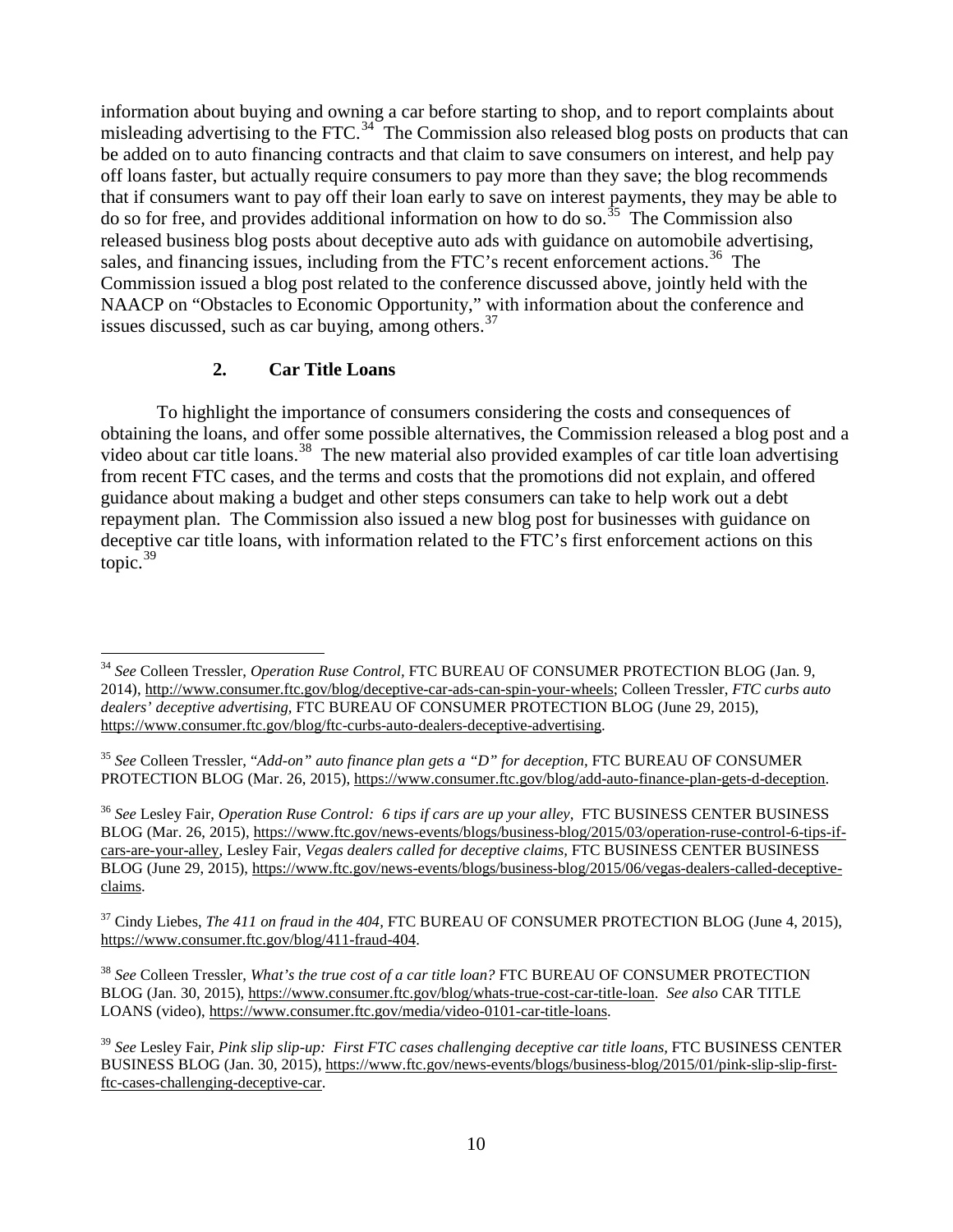## **3. Payday Lending**

In 2015, the Commission issued additional guidance to businesses through its business blog, on deceptive payday lending practices, with information from a recent FTC settlement on this topic.<sup>[40](#page-10-0)</sup> The material addresses the laws allegedly violated in the action, including TILA, and the order provisions. The Commission's blog post on the conference discussed above, jointly held with the NAACP on "Obstacles to Economic Opportunity," also includes information about short-term loan scams. $41$ 

## **4. Military Lending**

Additionally, in 2015, in connection with Military Consumer Protection Day on July 15, the Commission hosted a Twitter Town Hall chat, along with its law enforcement partners at DoD, CFPB, and Military Saves. [42](#page-10-2) Topics covered during the chat included credit issues, such as discussion of deceptive auto ads, and issues with short-term high interest rate loans.<sup>43</sup> The Commission also issued a blog post announcing the upcoming event, and encouraging military and veteran communities to visit the Military Consumer website, in which the FTC participates, for resources from more than 30 federal, state, and municipal agencies, and consumer advocacy and military support organizations, on topics related to education and recognizing and avoiding fraud.<sup>[44](#page-10-4)</sup>

# **5. Other Credit**

Also in 2015, the Commission published an article, and issued a blog post, on solar power for homes, along with discussion of buying and financing a system or using power purchase agreements (among other options).<sup>45</sup> This information included tips on points to consider in deciding which option is best, issues related to the costs and terms that may be involved, and important guidance about reviewing and understanding the contract, before consumers select a company. The Commission also published a new article, and released a blog post, on rent-to-own

<span id="page-10-0"></span> <sup>40</sup> *See* Lesley Fair, *Turning the tables on deceptive payday lenders,* FTC BUSINESS CENTER BUSINESS BLOG (Jan. 16, 2015), https://www.ftc.gov/news-events/blogs/business-blog/2015/01/turning-tables-deceptive-payday-lenders.

<span id="page-10-1"></span><sup>41</sup> *See supra* note 37.

<span id="page-10-2"></span><sup>42</sup> *See* FTC, Press Release, *Military Consumer Twitter Town Hall*, July 15, 2015, *available at* https://www.ftc.gov/newsevents/events-calendar/2015/07/military-consumer-twitter-town-hall.

<span id="page-10-3"></span><sup>43</sup> *See Transcript of the* Military Consumer Protection Day 2015 Twitter Chat, *available at* https://www.ftc.gov/system/files/attachments/ftc-twitterchats/ftc\_military\_consumer\_protection\_day\_2015\_twitter\_chat\_transcript\_7-15-15.pdf.

<span id="page-10-4"></span><sup>44</sup> *See* Carol Kando-Pineda, *Empower military families,* FTC BUREAU OF CONSUMER PROTECTION BLOG (July 8, 2015), https://www.consumer.ftc.gov/blog/empower-military-families.

<span id="page-10-5"></span><sup>45</sup> *See* SOLAR POWER FOR YOUR HOME, *available at* https://www.consumer.ftc.gov/articles/0532-solar-poweryour-home; *see also* Bridget Small, *Rays on the roof*, FTC BUREAU OF CONSUMER PROTECTION BLOG (July 6, 2015), https://www.consumer.ftc.gov/blog/rays-roof.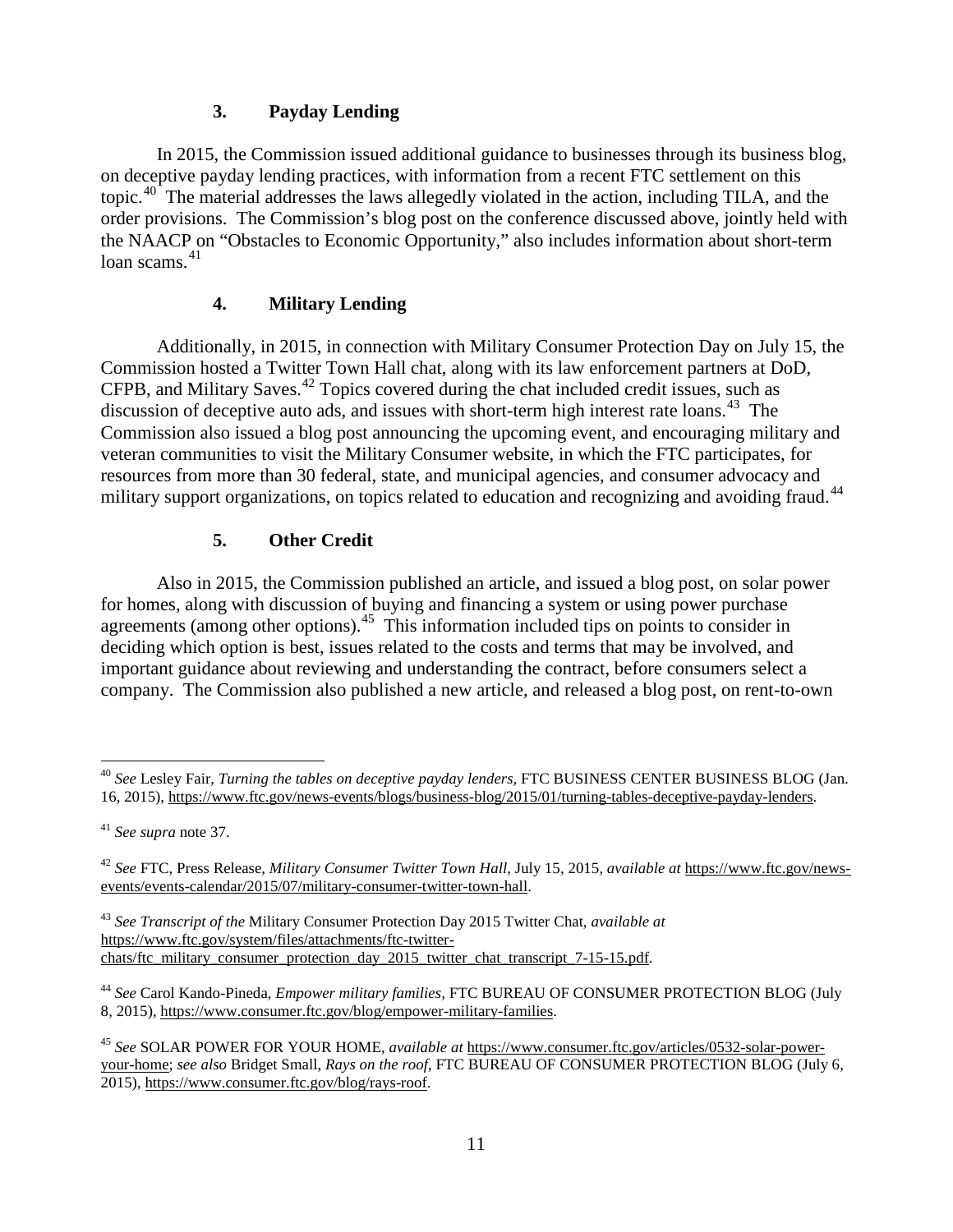$(RTO)$  agreements for consumer furniture, electronics, and tires and wheels.<sup>[46](#page-11-0)</sup> The article explains how RTO plans work, that they are not covered by certain federal consumer protection laws, the types of fees that may be involved, questions to ask about the agreements, and possible alternatives to these plans. In addition, the Commission released blog posts about the new credit chip cards, introduced by major card issuers, that are designed to reduce fraud (including counterfeiting), as well as warnings about new chip card scams. The information explains how the new cards work, including how card readers will access information in the metallic chip – instead of the old magnetic stripe – to create a unique code for each purchase.<sup>[47](#page-11-1)</sup> The guidance also offers tips for consumers on how to protect themselves from scammers who pose as their card issuer and try to access personal information.[48](#page-11-2)

#### **III. Regulation M (CLA)**

In 2015, the Commission issued one consent agreement for public comment and five final administrative consent orders that involved the CLA and Regulation M. The Commission also engaged in educational activities involving the CLA and Regulation M.

#### **A. Consumer Leasing: Enforcement Actions**

In 2015, the Commission issued a consent agreement for public comment, settling charges that two dealers deceived consumers with advertisements that touted low monthly car lease payments but failed to disclose key terms of the offers.<sup>49</sup> The FTC's administrative complaint alleged that [Progressive Chevrolet Company and Progressive Motors Inc.](https://www.ftc.gov/system/files/documents/cases/151124progressivecmpt.pdf) failed to properly disclose

<span id="page-11-2"></span> $48$  The Commission also issued updates to two additional publications. In one publication, the Commission provided new guidance on the types of reverse mortgages, the current features of these plans, and issues for consumers to consider, along with federal consumer protections and points to keep in mind when shopping for the loans. *See* REVERSE MORTGAGES, *available at* https://www.consumer.ftc.gov/articles/0192-reverse-mortgages. In the other publication, the Commission updated guidance on how consumers can dispute charges that appear on their card statements (including credit cards), for merchandise they never received. *See* BILLED FOR MERCHANDISE YOU NEVER RECEIVED, *available at* https://www.consumer.ftc.gov/articles/0221-billed-merchandise-you-never-received.

<span id="page-11-0"></span> <sup>46</sup> *See* RENT-TO-OWN: COSTLY CONVENIENCE, *available at* https://www.consumer.ftc.gov/articles/0524-rentown-costly-convenience; *see also* Colleen Tressler, *Rent-to-Own: Consider your alternatives,* FTC BUREAU OF CONSUMER PROTECTION BLOG (Mar. 23, 2015), https://www.consumer.ftc.gov/blog/rent-own-consider-youralternatives. Rent-to-own transactions are self-renewing weekly or monthly contracts for rented merchandise, in which the consumer has no obligation to continue payments beyond the current week or month. The contract provides an option to buy the goods, either by the consumer continuing to pay for a certain period or by making early payment of the remaining payments. The consumer is responsible for each payment as it comes due, and can end the agreement by returning the merchandise to the store.

<span id="page-11-1"></span><sup>&</sup>lt;sup>47</sup> See Colleen Tressler, *What to know about the new credit and debit chip cards*, FTC BUREAU OF CONSUMER PROTECTION BLOG (Oct. 5, 2015), https://www.consumer.ftc.gov/blog/what-know-about-new-credit-and-debit-chipcards; *see also* Colleen Tressler, *Scam du jour: Chip card scams,* FTC BUREAU OF CONSUMER PROTECTION BLOG (Oct. 19, 2015), https://www.consumer.ftc.gov/blog/scam-du-jour-chip-card-scams.

<span id="page-11-3"></span><sup>49</sup> *See* FTC, Press Release, *Ohio Auto Dealers Settle FTC Charges That They Deceived Consumers By Failing to Disclose Key Lease Terms*, Nov. 24, 2015, *available at* https://www.ftc.gov/news-events/press-releases/2015/11/ohioauto-dealers-settle-ftc-charges-they-deceived-consumers; *In the Matter of Progressive Chevrolet Company*, FTC File No. 142 3133 (Nov. 24, 2015).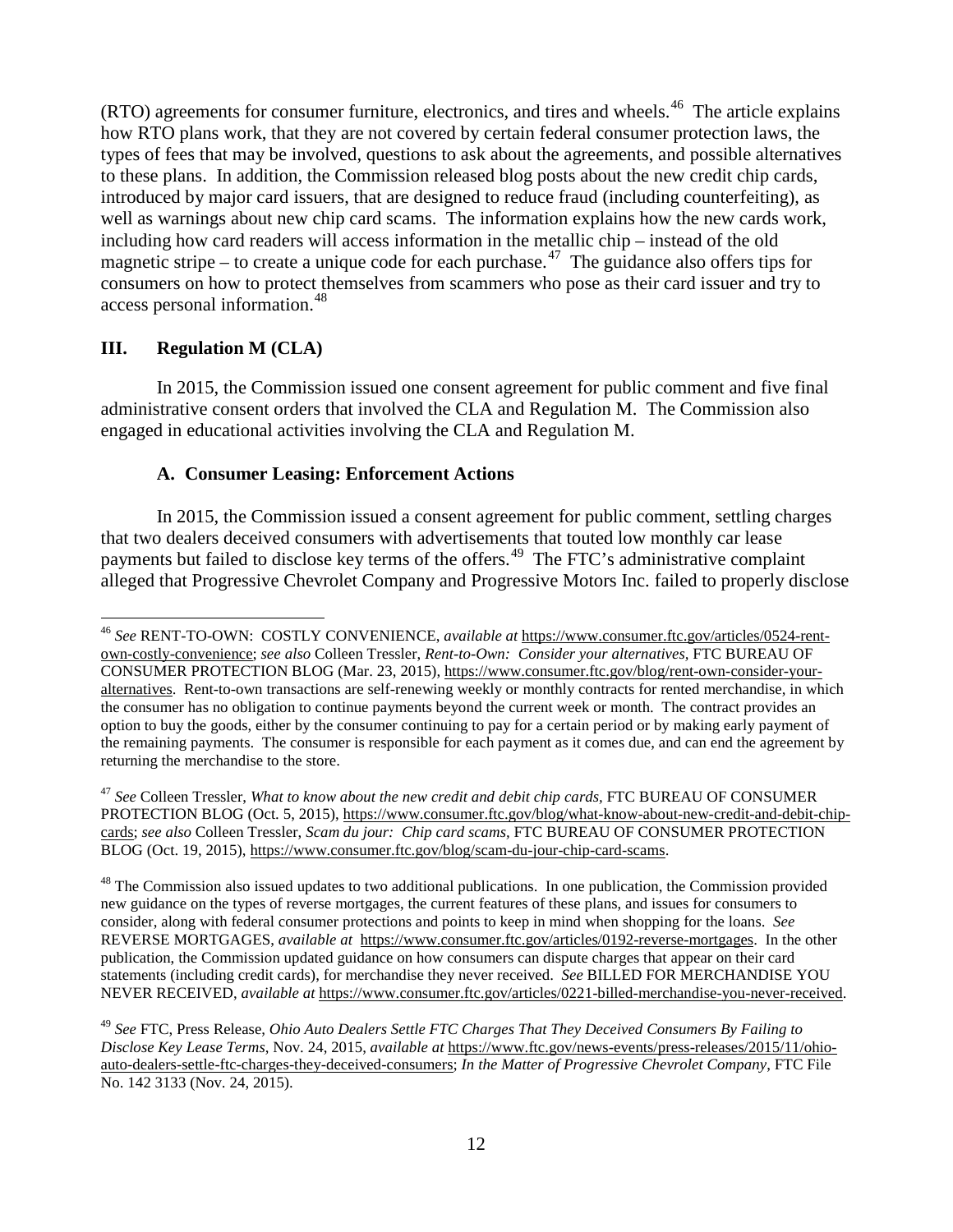terms such as the total amount due at signing, whether a security deposit was required, and credit score requirements. According to the complaint, only in fine print at the bottom of the promotion did the advertisement disclose that the offer required an 800 Beacon score or higher with approved credit. The complaint alleged that fewer than 20% of consumer have such a credit score, and typical consumers could not qualify for the advertised terms. The companies were charged with running deceptive advertisements in violation of the FTC Act, and with violating the CLA and Regulation M by failing to disclose or clearly and conspicuously disclose required lease terms. The proposed settlement order, which would remain in effect for 20 years, prohibits the companies from advertising misleading lease or financing terms. It also would require them to clearly and conspicuously disclose all qualifications or restrictions on a consumer's ability to obtain the advertised terms. If the ad states that consumers must meet a certain credit score to qualify for the offer and a majority of consumers are not likely to meet the stated score, the ad must clearly and conspicuously disclose that fact. Respondents also would be required to clearly and conspicuously disclose all required lease terms and comply with all requirements of the CLA and Regulation M.

As discussed above, the FTC announced six actions as part of the nationwide Operation Ruse Control sweep; two of the six actions alleged that the dealers – [Cory Fairbanks Mazda](https://www.ftc.gov/enforcement/cases-proceedings/152-3047/tt-longwood-inc-matter-cory-fairbanks-mazda) and Ross Nissan – ran deceptive lease ads that violated the FTC Act and CLA.<sup>50</sup> According to the FTC complaints, these ads touted sales or lease options that were qualified by fine-print disclaimers. In other instances, the disclaimers allegedly failed to disclose relevant terms, such as required down payments. For example, according to the complaint in Cory Fairbanks, the ads offered \$0 down and \$0 payments, but in fact, the vehicles required a substantial down payment or equivalent in trade-in equity, such as \$3,000 down, and also routinely required monthly payments. The Ross Nissan complaint alleged that the company deceptively claimed that consumers could pay \$0 at lease inception – when, in fact, consumers could not do so. Both complaints also alleged that these dealers failed to disclose or disclose clearly and conspicuously required lease terms, in violation of the CLA and Regulation M. The final consent orders in these two actions prohibit the companies, among other things, from misrepresenting the purchase cost or any other material fact about the price, sale, financing, or leasing of a vehicle. The orders also require the companies to clearly and conspicuously disclose required lease terms and comply with all requirements of the CLA and Regulation M.

As also discussed above, Planet Hyundai and Planet Nissan settled FTC charges that they used deceptive ads to promote the leasing of their vehicles, including advertising heavily discounted prices that were not generally available to consumers.<sup>[51](#page-12-1)</sup> Among other things, the FTC's complaint in Planet Hyundai alleged that the advertisements misled consumers by prominently advertising a vehicle for "\$36/mo," but in fine print noting that the offer was for a lease; in other instances, the ads offered \$0 at signing to obtain the vehicle when, the complaint charged, consumers actually had

<span id="page-12-0"></span> 50 *See In the Matter of TT of Longwood, Inc. dba Cory Fairbanks Mazda,* Docket No. C-4531 (July 2, 2015), *available at* https://www.ftc.gov/enforcement/cases-proceedings/152-3047/tt-longwood-inc-matter-cory-fairbanks-mazda, and FTC, Press Release, *Auto Loan Relief Scam Banned from Telemarketing, Debt Relief Services Under FTC Settlement, Commission Also Approves Final Consent Orders in Two Deceptive Auto Dealership Cases* (July 10, 2015), *available at* https://www.ftc.gov/news-events/press-releases/2015/07/auto-loan-relief-scammer-banned-telemarketing-debt-relief; *see also supra* note 13.

<span id="page-12-1"></span><sup>51</sup> *See supra* note 9**.**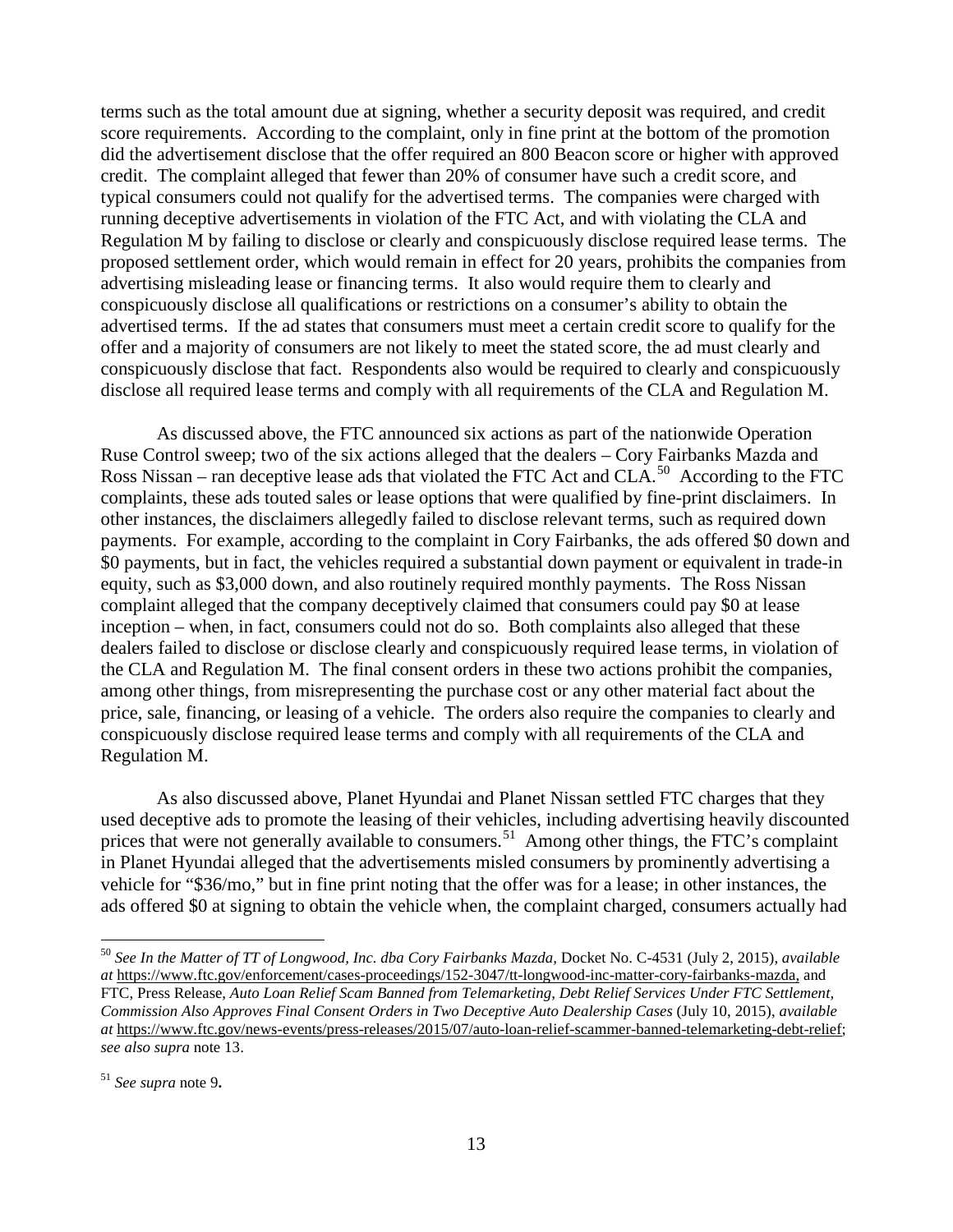to turn in a vehicle whose trade-in value is at least \$2,500 to lease the vehicle. According to the FTC's complaint in Planet Nissan, the advertisements prominently offered, "PURCHASE! NOT A LEASE!" when, in fact, many of the offers were for leases. The complaints also charged both companies with failing to disclose or clearly and conspicuously disclose required lease terms. As part of the consent orders, the dealerships are prohibited from misrepresenting the cost to purchase or lease a vehicle, and are required to clearly and conspicuously disclose required lease terms and comply with all requirements of the CLA and Regulation M.

As also described above, the Commission in 2015 issued a [final consent order](https://www.ftc.gov/system/files/documents/cases/150213trophydo.pdf) involving [deceptive advertising charges against T](https://www.ftc.gov/system/files/documents/cases/150213trophydo.pdf)rophy Nissan.<sup>[52](#page-13-0)</sup> According to the complaint, in certain advertisements, the dealer represented that consumers could end their current auto lease agreements for only one dollar, but, in fact, consumers could not end the agreement for that amount, because the dealer would instead add any outstanding obligation to the balance of the new transaction. In addition, the complaint alleged that the dealer prominently offered a car for low monthly payments, but failed to disclose or disclose adequately the total amount due at lease signing, which was thousands of dollars. The ads also allegedly violated the CLA, by offering certain lease terms and failing to disclose or disclose clearly and conspicuously additional required lease terms. Under the final order, Trophy is prohibited from misrepresenting in any advertisement the material terms of any promotion or other incentive, including that it will pay off a consumer's trade-in or the cost of leasing or purchasing a vehicle. Trophy is also prohibited from failing to clearly and conspicuously disclose material terms of its promotions or other incentives and must comply with all requirements of CLA and Regulation M.

#### **B. Consumer Leasing: Consumer and Business Education**

In 2015, the Commission released blog posts about auto lease ads for consumers and businesses, with guidance about misleading promotions, such as ads that prominently offered ZERO DOWN with low monthly payments and important terms that only appeared in fine print at the bottom of the page, if at all.<sup>53</sup> The blog posts also noted that only the fine print information stated that the offers were subject to an 800 Beacon credit score or higher. The guidance emphasized that if a majority of consumers are not likely to meet the minimum credit score, the ad must clearly and conspicuously disclose that fact.

Also, the FTC's consumer and business blog posts on auto advertisements, discussed above, included tips on what to watch out for in leasing promotions, as well as information about the FTC's recent enforcement actions involving leasing promotions.<sup>[54](#page-13-2)</sup> In addition, the Commission's blog posts to consumers and businesses on solar power plans also included guidance on lease

<span id="page-13-0"></span> <sup>52</sup> *See supra* note 11**.**

<span id="page-13-1"></span><sup>53</sup> *See* Colleen Tressler, *Deceptive car ads give consumers a bum steer,* FTC BUREAU OF CONSUMER PROTECTION BLOG (Nov. 24, 2015), https://www.consumer.ftc.gov/blog/deceptive-car-ads-give-consumers-bumsteer; *see also* Lesley Fair, *Shining a light on misleading claims in auto ads,* FTC BUSINESS CENTER BUSINESS BLOG (Nov. 24, 2015), https://www.ftc.gov/news-events/blogs/business-blog/2015/11/shining-light-misleadingclaims-auto-ads.

<span id="page-13-2"></span><sup>54</sup> *See supra* notes 34 and 36.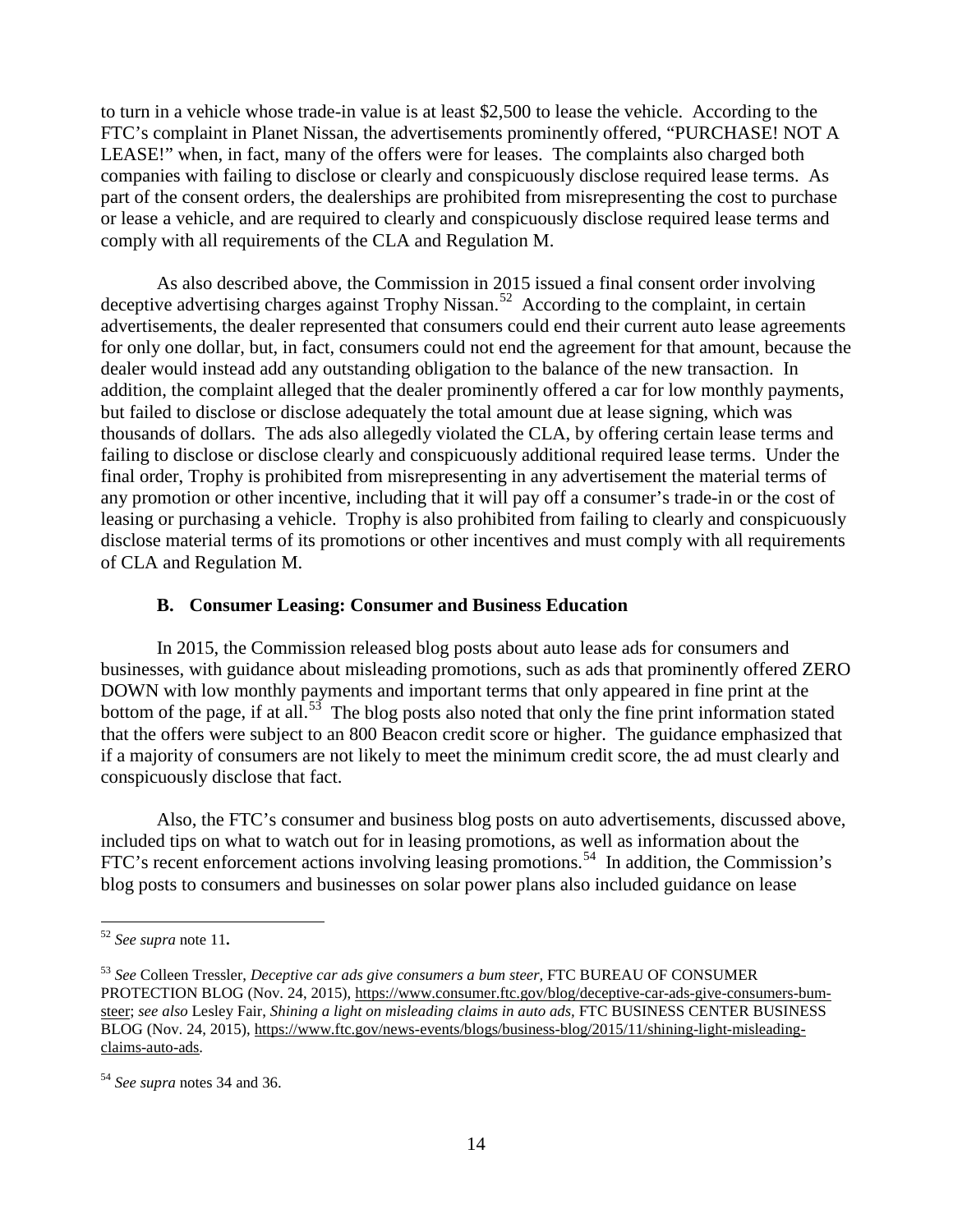agreements and lease costs and terms, and encourage comparison of these agreements with other alternatives.[55](#page-14-0) Also, the Commission's publication and blog post on RTO transactions and issues include information about the fact that these plans are generally not covered by certain federal consumer protection laws, although it is possible that some lease-purchase plans could be covered, depending on the arrangement. [56](#page-14-1)

### **IV. Regulation E (EFTA)**

In 2015, the agency had seven new or ongoing cases involving EFTA and Regulation E issues. The Commission also engaged in research and policy work and educational activities involving EFTA and Regulation E.

### **A. Electronic Fund Transfers: Enforcement Actions**

## **1. Negative Option Cases**

Four of the Commission's cases alleging violations of EFTA and Regulation E arose in the context of "negative option" plans.<sup>[57](#page-14-2)</sup> Under these plans, a consumer agrees to receive various goods or services from a company for a trial period at no charge or at a reduced price. The company also obtains, sometimes through misrepresentations, the consumer's debit or credit card number. If the consumer does not cancel before the end of the trial period, the shipments of goods or provision of services continue, and the consumer incurs recurring charges. EFTA and Regulation E prohibit companies from debiting consumers' debit cards, or using other electronic fund transfers to debit their bank accounts, on a recurring basis without obtaining proper written authorization for preauthorized electronic fund transfers and without providing the consumer with a copy of the written authorization.

The FTC sued a group of marketers for using allegedly bogus "risk-free trial" offers to sell skincare products online in federal court, and obtained a [temporary restraining order](https://www.ftc.gov/system/files/documents/cases/160625auravietro.pdf) halting the defendants' deceptive marketing practices, freezing their assets, and appointing a receiver over their business.<sup>[58](#page-14-3)</sup> The FTC's [complaint charges the individual and corporate defendants t](https://www.ftc.gov/system/files/documents/cases/160625auraviecmpt.pdf)hat sell AuraVie, Dellure, LéOR Skincare, and Miracle Face Kit brand products with using deceptive offers to trick consumers into providing their credit or debit card information, and automatically enrolling them in a buying program with recurring fees (such as a monthly charge of \$97.88). According to the

<span id="page-14-0"></span> <sup>55</sup> *See supra* note 45.

<span id="page-14-1"></span><sup>56</sup> *See* supra note 46.

<span id="page-14-2"></span> $57$  Negative option plans can involve the use of debit cards, credit cards, or both. EFTA and Regulation E apply to debit cards; the TILA and Regulation Z apply to credit cards.

<span id="page-14-3"></span><sup>58</sup> *See* FTC, Press Release, *At FTC's Request, Court Temporarily Stops Online Skincare Marketers Who Deceive Consumers with Bogus "Risk Free Trial" Offers and Recurring Fees*, June 25, 2015, *available at* https://www.ftc.gov/news-events/press-releases/2015/06/ftcs-request-court-temporarily-stops-online-skincaremarketers. *FTC v. Bunzai Media Group, Inc.*, No. CV 15-4527 (C.D. Cal. filed June 16, 2015) (complaint and ex parte temporary restraining order with asset freeze, appointment of temporary receiver, and other equitable relief), *available at* https://www.ftc.gov/enforcement/cases-proceedings/152-3067/bunzai-media-group-inc-auravie.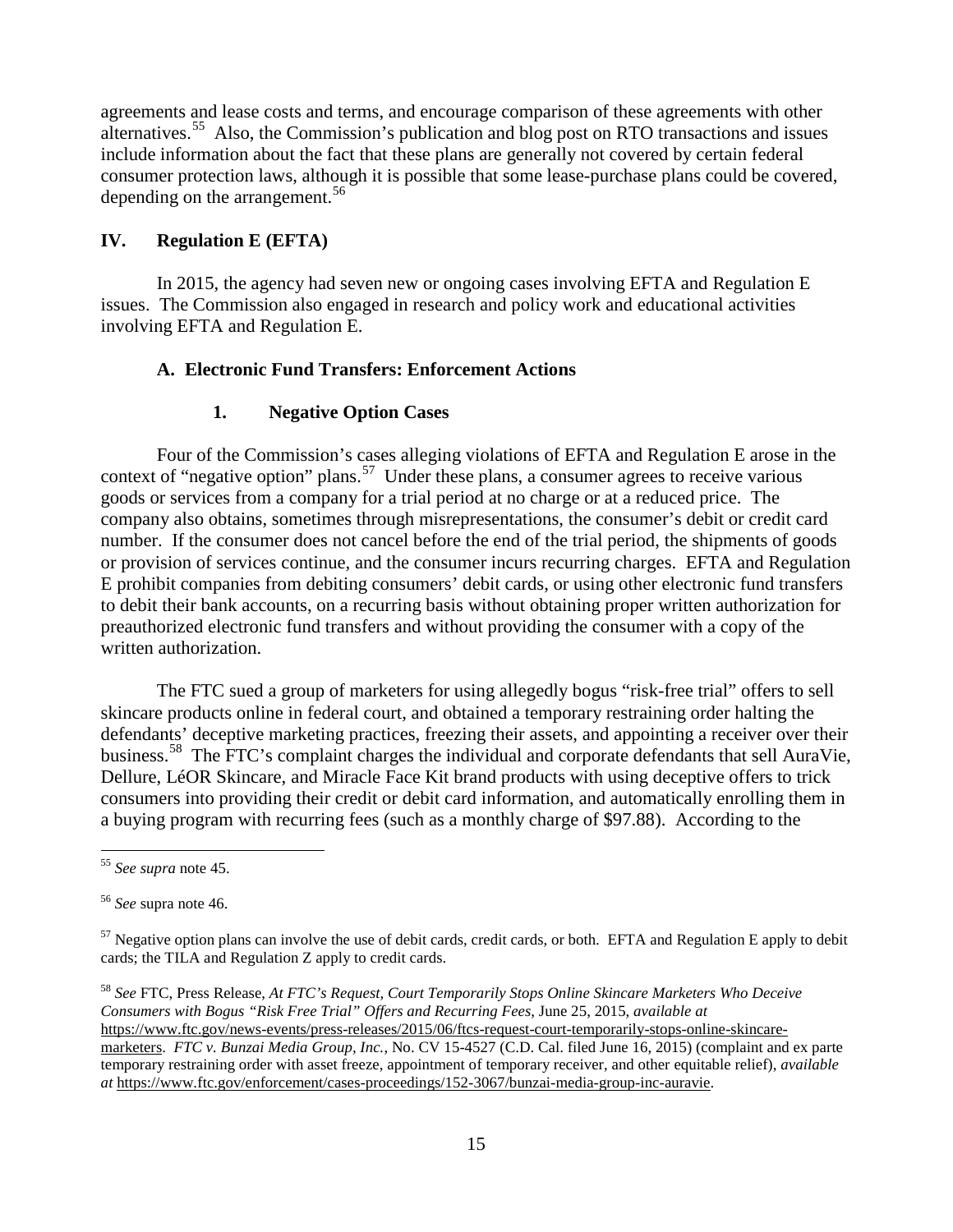complaint, the defendants also make it difficult for consumers to cancel the memberships, stop or avoid the charges, or obtain a refund. They allegedly debited consumers' bank accounts on a recurring basis without obtaining a written authorization from, or providing a copy of the authorization to, consumers for the preauthorized electronic fund transfers, in violation of EFTA and Regulation E. The FTC also charged defendants with unfair and deceptive practices, including for deceptive representations to consumers and unauthorized charging of consumers' accounts, in violation of the FTC Act, and with violations of the Restore Online Shoppers' Confidence Act. The court later also issued preliminary injunctions (some stipulated) as to several defendants.<sup>[59](#page-15-0)</sup> Litigation continues in the matter.

In a second case, which was previously filed, the court granted partial summary judgment in favor of the FTC.<sup>[60](#page-15-1)</sup> The court ruled, among other things, that the 61 corporate defendants, including I Works, had operated as a common enterprise and that Johnson – the corporate defendants' CEO, owner, or co-owner – is personally liable for the corporations' violations. In addition to violations of the FTC Act, the FTC's complaint alleges that the defendants violated EFTA and Regulation E by debiting consumers' bank accounts without their signed written authorization and without providing consumers with a copy of their written authorization. Litigation continues in the matter.

In the third case, the FTC obtained a preliminary injunction against a marketer of diet supplements, Health Formulas, for deceptive advertising and recurring unauthorized withdrawals, in violation of the FTC Act and EFTA.<sup>61</sup> The Commission later obtained a stipulated order with certain defendants, providing for a \$105 million judgment (with part of the judgment suspended upon payment of specified funds in view of defendants' financial condition), banning negative option sales in most instances, and banning sales of dietary supplements, among other relief. $62$ Litigation continues in that matter. In a fourth case, the FTC mailed 23,406 checks totaling more than \$3.7 million to consumers, as a result of a prior settlement of a complaint including FTC Act and EFTA violations. [63](#page-15-4)

<span id="page-15-2"></span><sup>61</sup> *FTC v. Health Formulas, LLC,* No. 2:14-cv-01649 (D. Nev. filed May 6, 2015) (preliminary injunction order).

<span id="page-15-3"></span> $^{62}$  *Id.* (D. Nev. Dec. 22, 2015) (stipulated order for permanent injunction and monetary judgment regarding defendants Chapnick, Smukler & Capnick, Inc., Brandon Chapnick, and Keith Smukler). The full judgment will become due immediately if the defendants are found to have misrepresented their financial condition.

<span id="page-15-0"></span><sup>&</sup>lt;sup>59</sup> *Id.* (C.D. Cal. July 23, 2015) (order on stipulation to enter preliminary injunction with asset freeze, appointment of permanent receiver, and other equitable relief as to Alon Nottea and Roi Reuveni); (C.D. Cal. July 23, 2015) (amended order on stipulation to enter preliminary injunction with asset freeze, appointment of permanent receiver, and other equitable relief as to Oz Mizrahi); (C.D. Cal. July 24, 2015) (order on stipulation to enter preliminary injunction with asset freeze, appointment of permanent receiver, and other equitable relief as to Doron Nottea and Motti Nottea); (C.D. Cal Sept. 9, 2015) (preliminary injunction order with asset freeze, appointment of permanent receiver, and other equitable relief as to defendants Igor Latsanovski and Calenergy, Inc.).

<span id="page-15-1"></span><sup>60</sup> *FTC v. Johnson*, No. 2:10-cv-02203 (D. Nev. Dec. 31, 2015) (order granting partial summary judgment).

<span id="page-15-4"></span><sup>63</sup> *See* FTC, Press Release, *FTC Returns Money to Consumers Who Bought Allegedly Bogus Weight-Loss Products*, Oct. 1, 2015, *available at* https://www.ftc.gov/news-events/press-releases/2015/10/ftc-returns-money-consumers-whobought-allegedly-bogus-weight. The [FTC and the State of Connecticut had sued the marketers of LeanSpa,](https://www.ftc.gov/news-events/press-releases/2011/12/ftc-action-temporarily-halts-operation-allegedly-used-fake-news) charging that they used fake websites to promote acai berry and "colon cleanse" weight-loss products, and falsely told consumers they could receive free trials by paying a nominal shipping and handling cost. In reality, consumers ended up paying \$79.95 for the trial and for recurring monthly shipments of the product that were hard to cancel, and, among other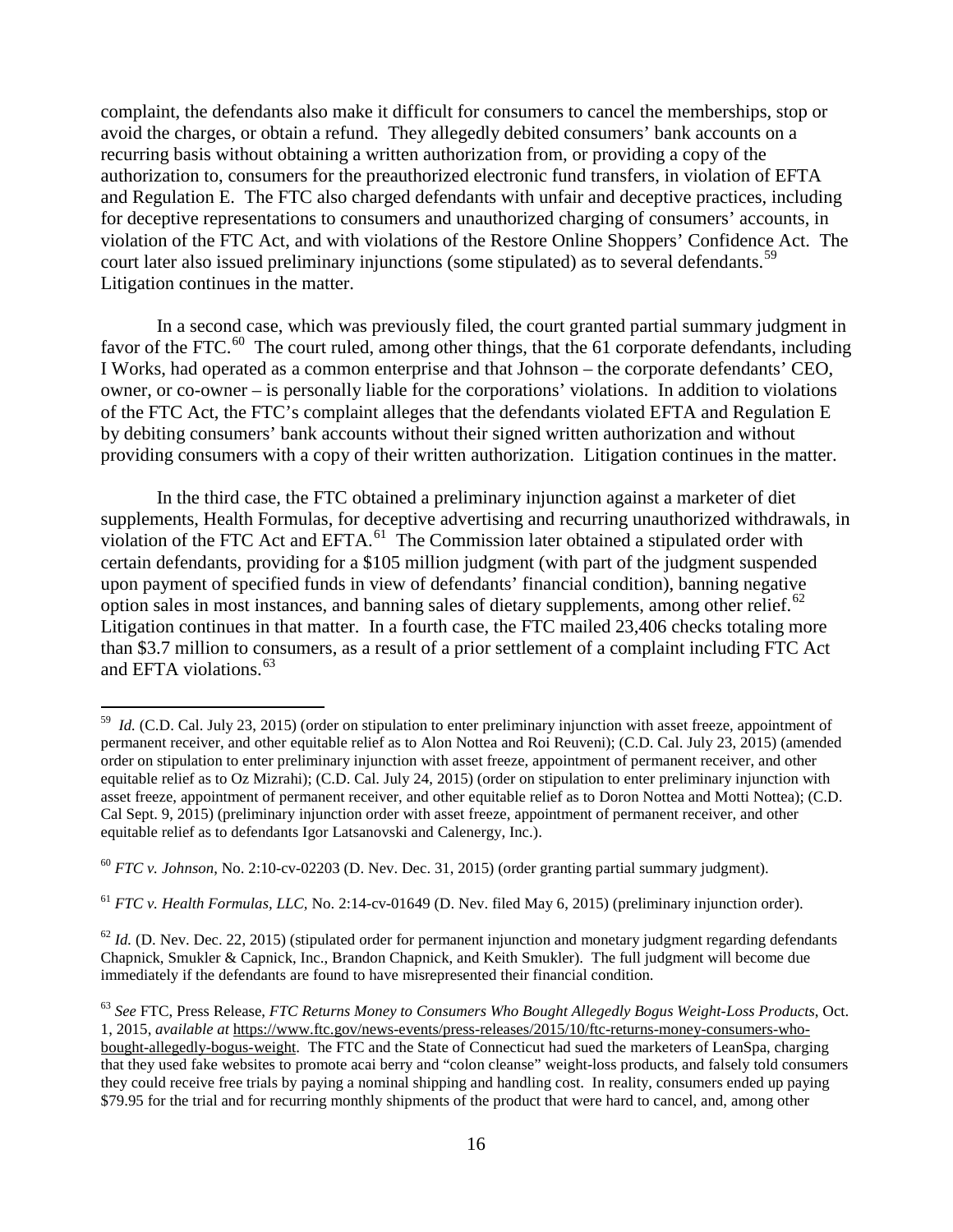#### **2. Other Cases**

Also in 2015, the Commission engaged in litigation in three other cases, two involving payday lending and one involving consumer electronics financing.

In one of the payday lending cases, described above, AMG Services and MNE Services, and others, agreed to settle charges in a lawsuit the FTC had previously filed.<sup>[64](#page-16-0)</sup> The FTC's complaint alleged, among other things, that defendants made preauthorized debits from consumers' bank accounts as a condition of the loans, in violation of EFTA. The settlement order prohibits the defendants from conditioning the extension of credit on preauthorized electronic fund transfers, among other things. Litigation continues in the matter with other defendants. In the other payday lending case, also discussed above, among other things, the operators of CWB Services agreed to be banned from the consumer lending business under the settlements with the FTC; the order also prohibits defendants from causing debits to consumers' bank or other financial accounts without the consumers' express, informed consent. The order also bans defendants from causing debits to natural persons' accounts without obtaining a written authorization, in advance, for recurring electronic fund transfers and providing a copy of the authorization to such persons.<sup>65</sup> The Commission's complaint had alleged, among other things, that the defendants conditioned the extension of credit for payday loans to consumers on recurrent electronic fund transfers, and also debited consumers' bank accounts on a recurrent basis without providing a written authorization or providing to consumers a copy of that authorization, in violation of EFTA.

As also noted above, the district court ruled in the FTC's favor in the consumer electronics financing case against BlueHippo Funding, with respect to calculating a monetary award.<sup>[66](#page-16-2)</sup> The FTC's underlying complaint against BlueHippo included allegations that the defendants conditioned the extension of credit on mandatory preauthorized transfers, in violation of EFTA. Litigation in the matter continued in 2015.

In additional litigation in this matter, the court granted summary judgment to the FTC, ruling that LeadClick Media, an affiliate marketing network, and its parent company, CoreLogic, Inc., must turn over \$11.9 million in illgotten gains received from the deceptive marketing scheme that sold the purported weight-loss products; the defendants are appealing the decision. *FTC v. LeanSpa*, No. 3:11-01715 (D. Conn. Mar. 6, 2015) (granting summary judgment to the FTC), *appeal docketed sub nom. FTC v. LeadClick Media, Inc.*, No. 15-1009 (2d Cir. Apr. 2, 2015); *see also* FTC, Press Release, *Federal Court Rules Affiliate Marketing Network and its Parent Company Must Turn Over \$16 Million They Received From Deceptive Marketing Scheme*, Apr. 6, 2015, *available at* https://www.ftc.gov/news-events/pressreleases/2015/04/federal-court-rules-affiliate-marketing-network-its-parent.

<u>.</u>

things, for which authorization for recurrent charges to bank accounts was not obtained, in violation of EFTA and Regulation E.

<span id="page-16-0"></span><sup>64</sup> *See supra* notes 17 & 18.

<span id="page-16-1"></span><sup>65</sup> *See supra* note 20.

<span id="page-16-2"></span><sup>66</sup> *See supra* note 23.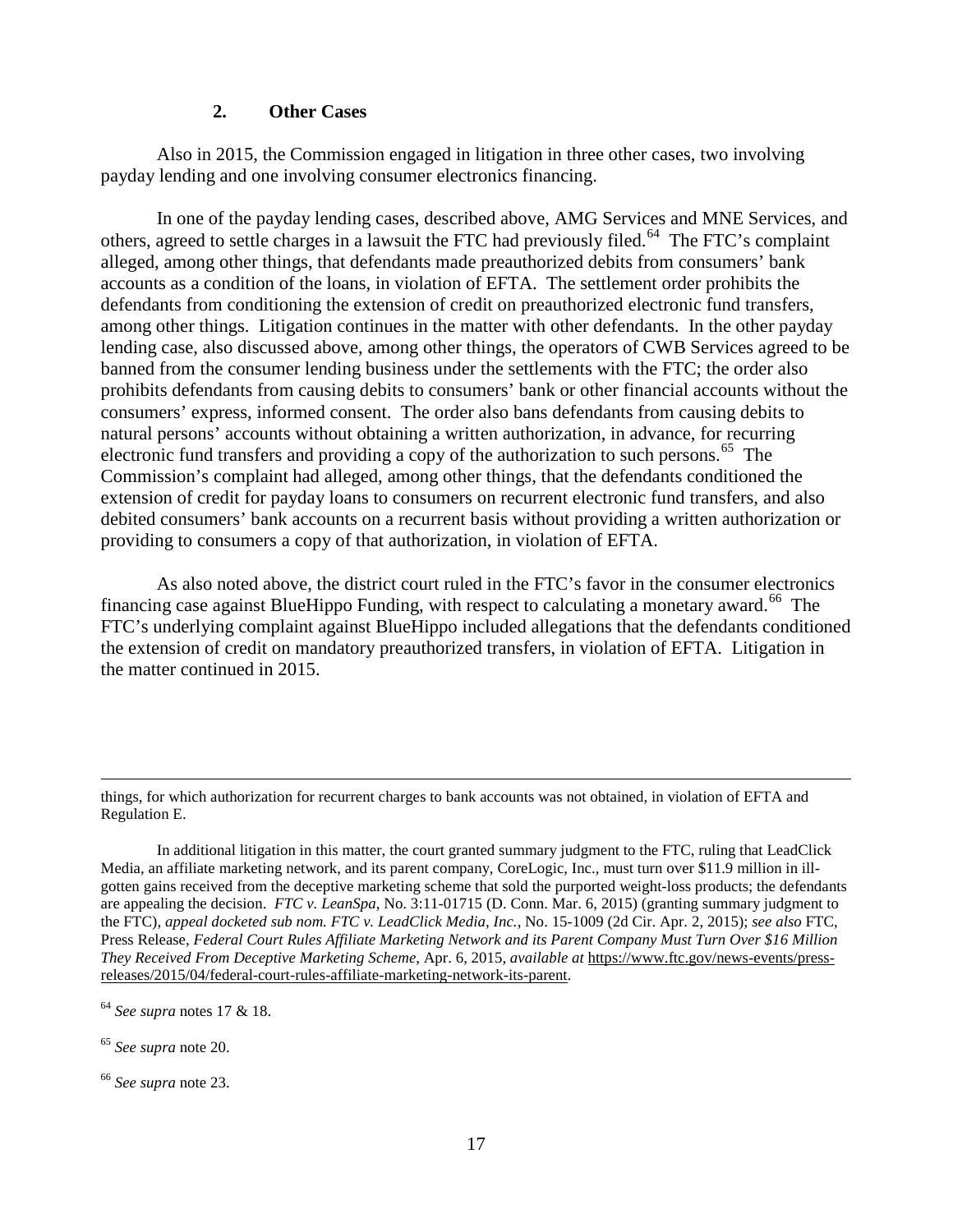#### **B. Electronic Fund Transfers: Rulemaking**

The FTC does not have rulemaking authority under the EFTA, but in 2015 the Commission amended the Telemarketing Sales Rule, which addresses issues related to EFTA.<sup>[67](#page-17-0)</sup> Among other things, the amended rule, for telemarketing transactions, bans the use of four payment methods that are favored by con artists and scammers and that provide little or no systematic monitoring to detect fraud.<sup>[68](#page-17-1)</sup> The rule's supplementary information notes that, unlike conventional payment methods, the four prohibited payment methods do not have the consumer protections afforded under other federal laws such as the EFTA and Regulation E.<sup>69</sup>

#### **C. Electronic Fund Transfers: Consumer and Business Education**

In 2015, the FTC issued blog posts for consumers and business with guidance about negative option plans, explaining certain EFTA and Regulation E violations, and providing tips to consumers on how to avoid unauthorized charges. [70](#page-17-3) The FTC's business blog post on deceptive payday lending also included warnings about violations of  $EFTA$ .<sup>71</sup> In addition, the FTC's blog posts on chip cards included warnings about how chip card scams can affect debit cards.<sup>72</sup> Further, the revised publication about disputing bills for merchandise consumers never received, discussed above, includes tips for dealing with debit card charges, and notes that debit card protections are different from those for credit cards.<sup>[73](#page-17-6)</sup>

\* \* \* \*

https://www.ftc.gov/system/files/documents/public\_statements/881203/151118tsrmkospeech.pdf.

<span id="page-17-1"></span><sup>68</sup> *See* 16 CFR 310, Telemarketing Sales Rule, Final Rule, 80 Fed. Reg. 77520 (Dec. 14, 2015), *available at* https://www.ftc.gov/policy/federal-register-notices/16-cfr-part-310-telemarketing-sales-rule-final-rule-amendments.

<span id="page-17-2"></span><sup>69</sup> *See, e.g.,* 80 Fed. Reg. at 77533-35.

<span id="page-17-4"></span><sup>71</sup> *See supra* note 40.

<span id="page-17-5"></span><sup>72</sup> *See supra* note 47.

<span id="page-17-0"></span> <sup>67</sup> *See* FTC, Press Release, *FTC Amends Telemarketing Rule to Ban Payment Methods Used by Scammers*, Nov. 18, 2015, *available at* https://www.ftc.gov/news-events/press-releases/2015/11/ftc-amends-telemarketing-rule-banpayment-methods-used-scammers. The Commission vote approving the final rule was 3-1, with Commissioner Maureen Ohlhausen voting no and [issuing a separate statement, dissenting in part.](https://www.ftc.gov/public-statements/2015/11/separate-statement-commissioner-maureen-k-ohlhausen-dissenting-part-matter) Commissioner Ohlhausen's statement is available at

<span id="page-17-3"></span><sup>70</sup> *See* Aditi Jhaveri, *Strings attached to some "risk-free" trial offers,* FTC BUREAU OF CONSUMER PROTECTION BLOG (June 25, 2015), https://www.consumer.ftc.gov/blog/strings-attached-some-risk-free-trial-offers; *see also* Lesley Fair, *Running the risk,* FTC BUSINESS CENTER BUSINESS BLOG (June 25, 2015), https://www.ftc.gov/newsevents/blogs/business-blog/2015/06/running-risk.

<span id="page-17-6"></span><sup>73</sup> *See supra* note 48.